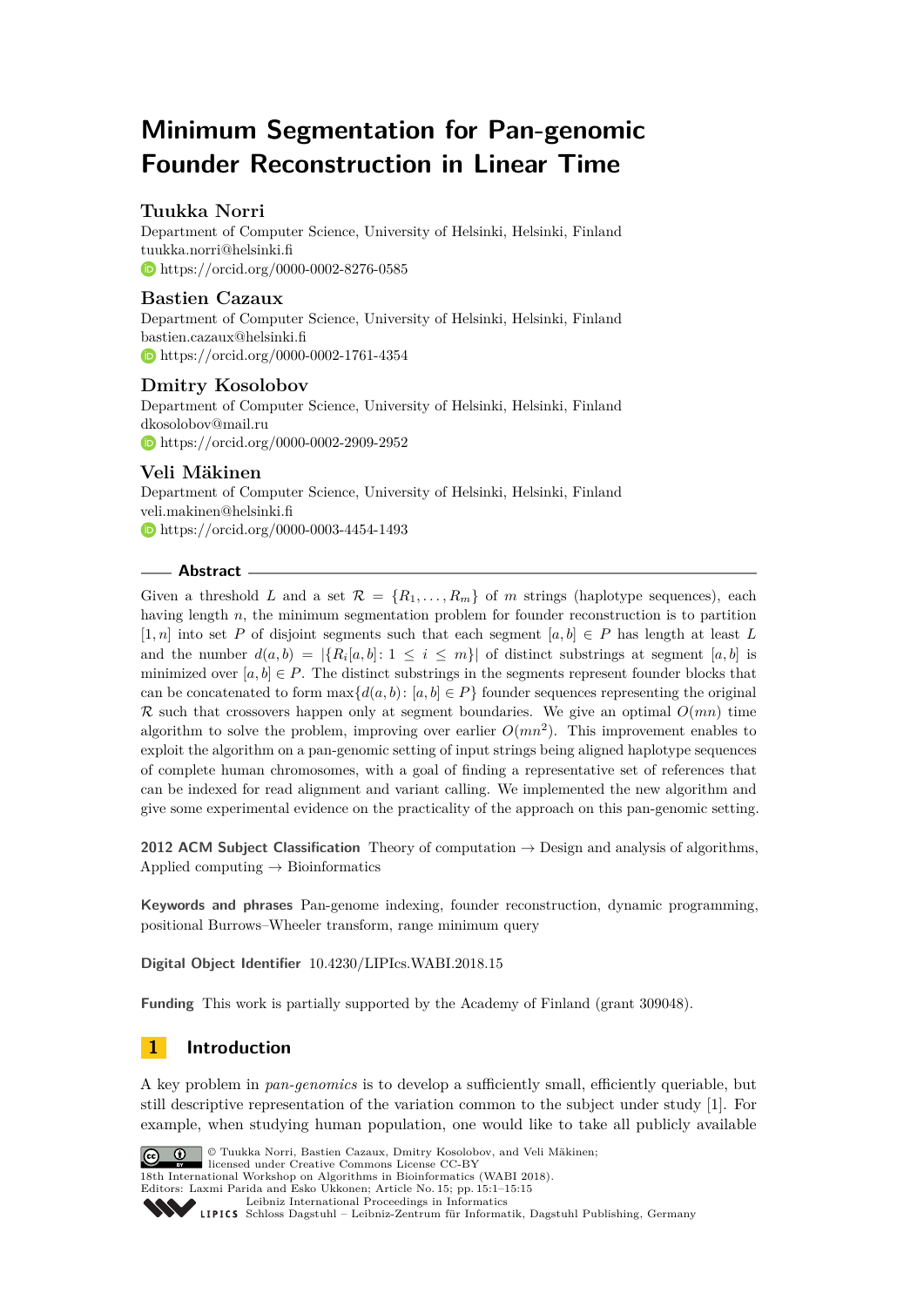#### **15:2 Minimum Segmentation for Pan-genomic Founder Reconstruction in Linear Time**

variation datasets (e.g. [\[19,](#page-13-0) [4,](#page-12-1) [20\]](#page-13-1)) into account. Many approaches encode the variation as a graph [\[16,](#page-13-2) [9,](#page-12-2) [18,](#page-13-3) [2,](#page-12-3) [10,](#page-12-4) [8\]](#page-12-5) and then one can encode the different haplotypes as paths in this graph [\[13,](#page-12-6) [17\]](#page-13-4). An alternative was proposed in [\[22\]](#page-13-5), based on a compressed indexing scheme for a multiple alignment of all the haplotypes [\[11,](#page-12-7) [14,](#page-12-8) [23,](#page-13-6) [5,](#page-12-9) [7\]](#page-12-10). In either approach, scalability is hampered by the encoding of all the haplotypes.

We suggest to look for a smaller set of representative haplotype sequences to make the above pan-genomic representations scalable.

Finding such set of representative haplotype sequences that retain the original contiguities as well as possible, is known as the *founder sequence reconstruction* problem [\[21\]](#page-13-7). In this problem, one seeks a set of *d* founders such that the original *m* haplotypes can be mapped with minimum amount of *crossovers* to the founders. Here a crossover means a position where one needs to jump from one founder to another to continue matching the content of the haplotype in question. Unfortunately, this problem in NP-hard even to approximate within a constant factor [\[15\]](#page-13-8).

For founder reconstruction to be scalable to the pan-genomic setting, one would need an algorithm to be nearly linear to the input size. With this is mind, we study a relaxation of founder reconstruction that is known to be polynomial time solvable: Namely, when limiting all the crossovers to happen at the same locations, one obtains a *minimum segmentation* problem specific to founder reconstruction [\[21\]](#page-13-7). A dynamic programming algorithm given in [\[21\]](#page-13-7) has complexity  $O(n^2m)$ , where *m* is the number of haplotypes and *n* is the length of each of them.

In this paper, we improve the running time of solving the minimum segmentation problem of founder reconstruction to the optimal *O*(*mn*) (linear in the input size).

We also implement the new algorithm, as well as a further heuristic that aims to minimize crossovers over the segment boundaries (yielded by the optimal solution to the minimum segmentation problem). In our experiments, we show that the approach is practical on human genome scale setting. Namely, we apply the implementation on a multiple alignment representing 5009 haplotypes of human chromosome 6, and the result is 130 founder sequences with the average distance of two crossovers being 9358 bases. Preserving such long contiguities in just 2.5% of the original input space is promising for the accuracy and scalability of the short read alignment and variant calling motivating our study.

The main technique behind the improvement is the use of *positional Burrows–Wheeler transform* (pBWT) [\[3\]](#page-12-11), and more specifically its extension to larger alphabets [\[12\]](#page-12-12). While the original dynamic programming solution uses  $O(nm)$  time to look for the best preceding segment boundary for each column of the input, we observe that at most *m* values in pBWT determine segment boundaries where the number of distinct founder substrings change. Minimums on the already computed dynamic programming values between each such interesting consecutive segment boundaries give the requested result. However, it turns out that we can maintain the minimums directly in pBWT internal structures (with some modifications) and have to store only the last *L* computed dynamic programming values, thus spending only  $O(m+L)$  additional space, where L is the input threshold on the length of each segment. The segmentation is then reconstructed by standard backtracking approach in  $O(n)$  time using an array of length *n*.

### **2 Notation and Problem Statement**

For a string  $s = c_1 c_2 \cdots c_n$ , denote by |s| its length *n*. We write  $s[i]$  for the letter  $c_i$  of *s* and  $s[i, j]$  for the *substring*  $c_i c_{i+1} \cdots c_j$ . An analogous notation is used for arrays. For any numbers *i* and *j*, the set of integers  $\{x \in \mathbb{Z}: i \leq x \leq j\}$  (possibly empty) is denoted by [*i, j*].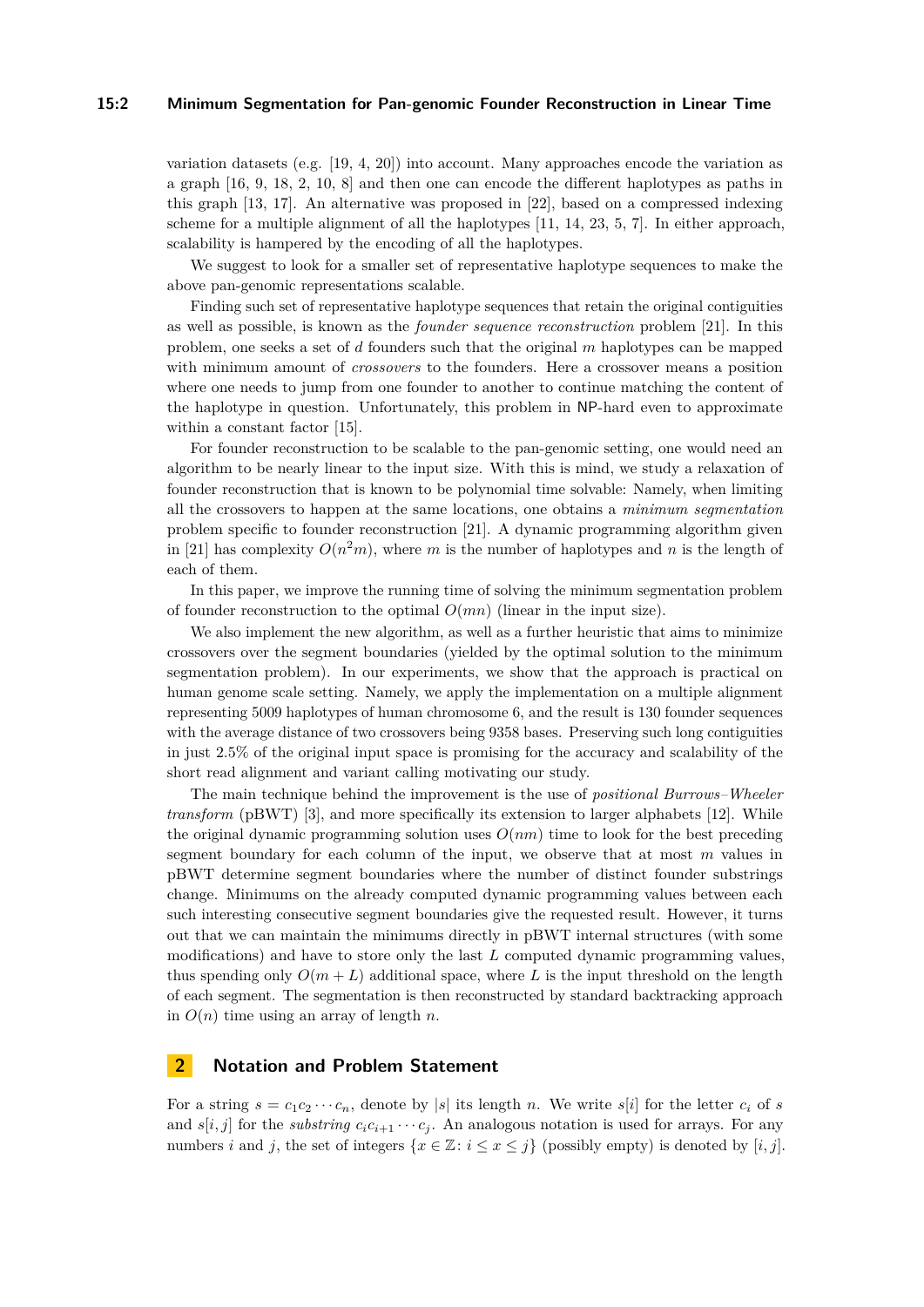The input for our problem is the set  $\mathcal{R} = \{R_1, \ldots, R_m\}$  of strings of length *n*, called *recombinants.* A set  $\mathcal{F} = \{F_1, \ldots, F_d\}$  of strings of length *n* is called a *founder set* of R if for each string  $R_i \in \mathcal{R}$ , there exists a partition  $P_i$  of the segment  $[1, n]$  into disjoint subsegments such that, for each  $[a, b] \in P_i$ , the string  $R_i[a, b]$  is equal to  $F_j[a, b]$  for some  $j \in [1, d]$ . The partition  $P_i$  together with the mapping of the segments  $[a, b] \in P_i$  to substrings  $F_i[a, b]$  is called a *parse of*  $R_i$  *in terms of*  $\mathcal{F}$ , and a set of parses for all  $R_i \in \mathcal{R}$  is called a parse of  $\mathcal{R}$ *in terms of* F. The integers *a* and  $b + 1$ , for  $[a, b] \in P_i$ , are called *crossover points*; thus, in particular, 1 and  $n + 1$  are always crossover points.

It follows from the definition that, in practice, it makes sense to consider founder sets only for pre-aligned recombinants. Throughout the paper we implicitly assume that this is the case, although all our algorithms, clearly, work in the unaligned setting too but the produce results may hardly make any sense.

We consider the problem of finding a "good" founder set  $\mathcal F$  and a "good" corresponding parse of  $\mathcal R$  according to a reasonable measure of goodness. Ukkonen [\[21\]](#page-13-7) pointed out that such measures may contradict each other: for instance, a minimum founder set obviously has size  $d = \max_{j \in [1,n]} |\{R_1[j], \ldots, R_m[j]\}|$ , but parses corresponding to such set may have unnaturally many crossover points; conversely,  $R$  is a founder set of itself and the only crossover points of its trivial parse are 1 and  $n + 1$ , but the size *m* of this founder set is in most cases unacceptably large. Following Ukkonen's approach, we consider compromise parameterized solutions. The *minimum founder set problem* is, given a bound *L* and a set of recombinants R, to find a smallest founder set F of R such that there exists a parse of R in terms of  $\mathcal F$  in which the distance between any two crossover points is at least  $L$  (the crossover points may belong to parses of different recombinants, i.e., for  $[a, b] \in P_i$  and  $[a', b'] \in P_j$ , where  $P_i$  and  $P_j$  are parses of  $R_i$  and  $R_j$ , we have either  $a = a'$  or  $|a - a'| \ge L$ .

It is convenient to reformulate the problem in terms of segmentations of R. A *segment* of  $\mathcal{R} = \{R_1, \ldots, R_m\}$  is a set  $\mathcal{R}[j, k] = \{R_i[j, k] : R_i \in \mathcal{R}\}$ . A *segmentation* of  $\mathcal R$  is a collection *S* of disjoint segments that covers the whole  $\mathcal{R}$ , i.e., for any distinct  $\mathcal{R}[j,k]$  and  $\mathcal{R}[j',k']$ from *S*,  $[j, k]$  and  $[j', k']$  do not intersect and, for each  $x \in [1, n]$ , there is  $\mathcal{R}[j, k]$  from *S* such that  $x \in [i, k]$ . The *minimum seqmentation problem* [\[21\]](#page-13-7) is, given a bound L and a set of recombinants R, to find a segmentation *S* of R such that  $\max\{|\mathcal{R}[j,k]|:\mathcal{R}[j,k]\in S\}$  is minimized and the length of each segment from  $S$  is at least  $L$ ; in other words, the problem is to compute

<span id="page-2-0"></span>
$$
\min_{S \in S_L} \max\{|\mathcal{R}[j,k]| : \mathcal{R}[j,k] \in S\},\tag{1}
$$

where  $S_L$  is the set of all segmentations in which all segments have length at least  $L$ .

The minimum founder set problem and the minimum segmentation problem are, in a sense, equivalent: any segmentation *S* with segments of length at least *L* induces in an obvious way a founder set of size  $\max\{|\mathcal{R}[j,k]|:\mathcal{R}[j,k]\in S\}$  and a parse in which all crossover points are located at segment boundaries (and, hence, at distance at least *L* from each other); conversely, if F is a founder set of R and  $\{j_1, \ldots, j_p\}$  is the sorted set of all crossover points in a parse of R such that  $j_q - j_{q-1} \ge L$  for  $q \in [2, p]$ , then  $S = \{ \mathcal{R}[j_{q-1}, j_q-1] : q \in [2, p] \}$  is a segmentation of R with segments of length at least *L* and  $\max\{|\mathcal{R}[j,k]|:\mathcal{R}[j,k]\in S\}\leq |\mathcal{F}|$ .

Our main result is an algorithm that solves the minimum segmentation problem in the optimal  $O(mn)$  time. The solution normally does not uniquely define a founder set of  $\mathcal{R}$ : for instance, if the built segmentation of  $\mathcal{R} = \{baaaa, baaab, babab\}$  is  $S = \{\mathcal{R}[1, 1], \mathcal{R}[2, 3], \mathcal{R}[4, 5]\},$ then the possible founder sets induced by *S* are  $\mathcal{F}_1 = \{baaab, babaa\}$  and  $\mathcal{F}_2 = \{baaaa, babab\}.$ In other words, to construct a founder set, one concatenates fragments of recombinants corresponding to the found segments in a certain order. We return to this ordering problem in Sect. [4](#page-9-0) and now focus on the details of the segmentation problem.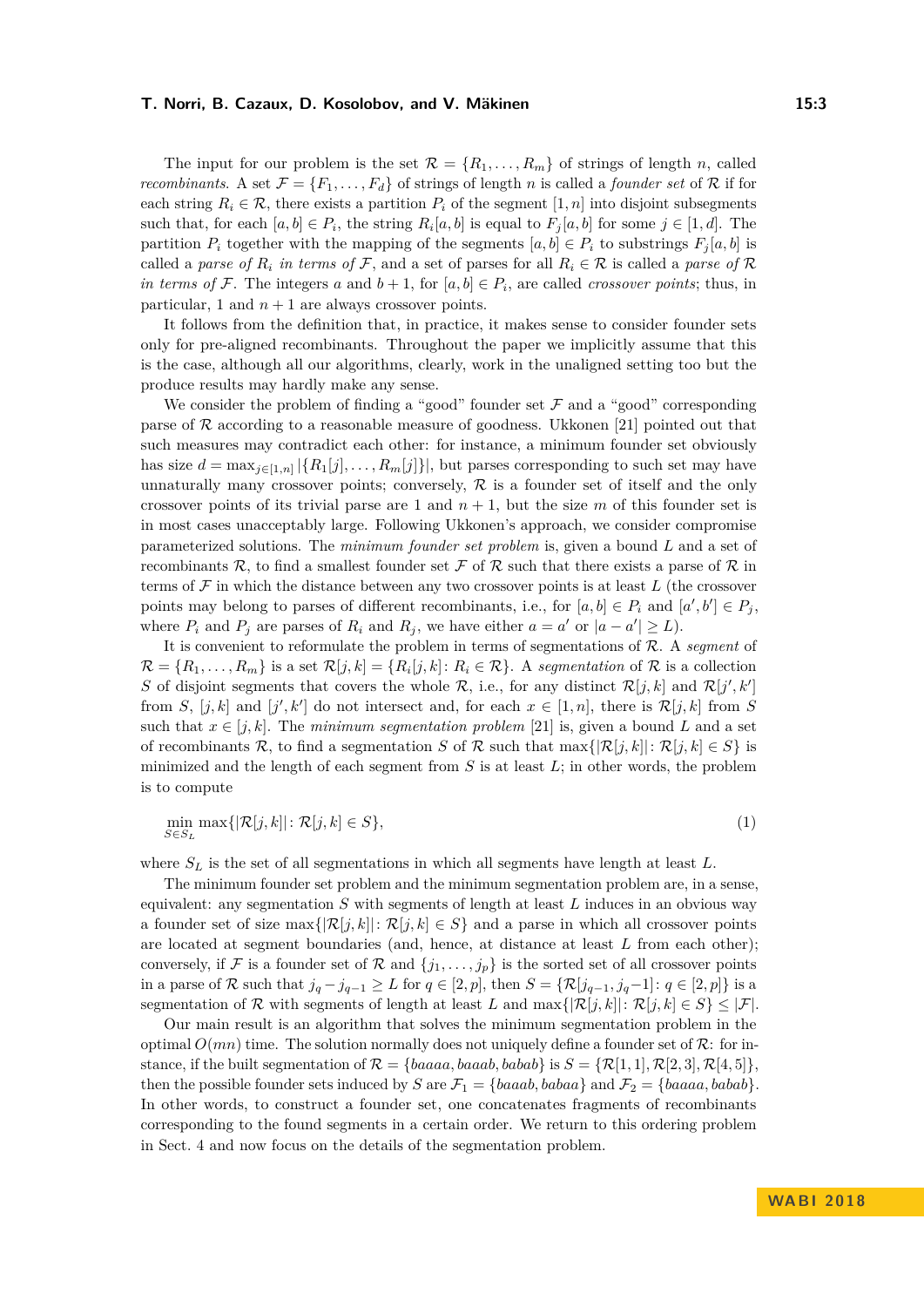#### **15:4 Minimum Segmentation for Pan-genomic Founder Reconstruction in Linear Time**

Hereafter, we assume that the input alphabet  $\Sigma$  is the set  $[0, \Sigma]-1]$  of size  $O(m)$ , which is a natural assumption considering that the typical alphabet size is 4 in our problem. It is sometimes convenient to view the set  $\mathcal{R} = \{R_1, \ldots, R_m\}$  as a matrix with *m* rows and *n* columns. We say that an algorithm processing the recombinants  $R$  is streaming if it reads the input from left to right "columnwise", for each *k* from 1 to *n*, and outputs an answer for each set of recombinants  $\{R_1[1,k], \ldots, R_m[1,k]\}$  immediately after reading the "column"  ${R_1[k], \ldots, R_m[k]}$ . The main result of the paper is the following theorem.

<span id="page-3-2"></span> $\triangleright$  **Theorem 1.** *Given a bound L and recombinants*  $\mathcal{R} = \{R_1, \ldots, R_m\}$ *, each having length*  $n$ *, there is an algorithm that computes* [\(1\)](#page-2-0) *in a streaming fashion in the optimal*  $O(mn)$  *time* and  $O(m+L)$  *space. Using an additional array of length n, one can also find in*  $O(n)$  *time a segmentation on which* [\(1\)](#page-2-0) *is attained, thus solving the minimum segmentation problem.*

### **3 Minimum Segmentation Problem**

Given a bound *L* and a set of recombinants  $\mathcal{R} = \{R_1, \ldots, R_m\}$  each of which has length *n*, Ukkonen [\[21\]](#page-13-7) proposed a dynamic programming algorithm that solves the minimum segmentation problem in  $O(mn^2)$  time based on the following recurrence relation:

<span id="page-3-0"></span>
$$
M(k) = \begin{cases} +\infty & \text{if } k < L, \\ |\mathcal{R}[1,k]| & \text{if } L \le k < 2L, \\ \min_{0 \le j \le k - L} \max\{M(j), |\mathcal{R}[j+1,k]|\} & \text{if } k \ge 2L. \end{cases} \tag{2}
$$

It is obvious that  $M(n)$  is equal to the solution [\(1\)](#page-2-0); the segmentation itself can be reconstructed by "backtracking" in a standard way (see [\[21\]](#page-13-7)). We build on the same approach.

For a given  $k \in [1, n]$ , denote by  $j_{k,1}, \ldots, j_{k,r_k}$  the sequence of all positions  $j \in [1, k - L]$ in which the value of  $|\mathcal{R}[j,k]|$  changes, i.e.,  $1 \leq j_{k,1} < \cdots < j_{k,r_k} \leq k - L$  and  $|\mathcal{R}[j_{k,h},k]|$  ≠  $|\mathcal{R}[j_{k,h}+1,k]|$  for  $h \in [1,r_k]$ . We complement this sequence with  $j_{k,0} = 0$  and  $j_{k,r_k+1} = k - L +$ 1, so that  $j_k,0,\ldots,j_{k,r_k+1}$  can be interpreted as a splitting of the range  $[0, k-L]$  into segments in which the value  $|\mathcal{R}[j+1,k]|$  stays the same: namely, for  $h \in [0,r_k]$ , one has  $|\mathcal{R}[j+1,k]|$  $|\mathcal{R}[j_{k,h+1},k]|$  provided  $j_{k,h} \leq j < j_{k,h+1}$ . Hence,  $\min_{j_{k,h} \leq j < j_{k,h+1}} \max\{M(j), |\mathcal{R}[j+1,k]| \}$  $\max\{|\mathcal{R}[j_{k,h+1},k]|, \min_{j_{k,h}\leq j\leq j_{k,h+1}} M(j)\}\$  and, therefore, [\(2\)](#page-3-0) can be rewritten as follows:

<span id="page-3-1"></span>
$$
M(k) = \begin{cases} +\infty & \text{if } k < L, \\ |\mathcal{R}[1,k]| & \text{if } L \le k < 2L, \\ \min_{0 \le h \le r_k} \max\{|\mathcal{R}[j_{k,h+1},k]|, \min_{j_{k,h} \le j < j_{k,h+1}} M(j)\} & \text{if } k \ge 2L. \end{cases} \tag{3}
$$

Our crucial observation is that, for  $k \in [1, n]$  and  $j \in [1, k]$ , one has  $|\mathcal{R}[j + 1, k]| \leq$  $|\mathcal{R}[j,k]| \leq m$ . Therefore,  $m \geq |\mathcal{R}[j_{k,1},k]| > \cdots > |\mathcal{R}[j_{k,r_k+1},k]| \geq 1$  and  $r_k < m$ . Hence,  $M(k)$  can be computed in  $O(m)$  time using [\(3\)](#page-3-1), provided one has the following components: (i) the numbers  $|\mathcal{R}[j_{k,h+1},k]|$ , for  $h \in [0,r_k]$ ;

(ii) the values  $\min\{M(j): j_{k,h} \leq j < j_{k,h+1}\},$  for  $h \in [0, r_k]$ .

In the remaining part of the section, we describe a streaming algorithm that reads the strings  ${R_1, \ldots, R_m}$  "columnwise" from left to right and computes the components (i) and (ii) immediately after reading each "column"  ${R_1[k], \ldots, R_m[k]}$  for  $k \in [1, n]$ , and all in  $O(mn)$ total time and  $O(m+L)$  space.

To reconstruct a segmentation corresponding to the found solution *M*(*n*), we build along with the values  $M(k)$  an array of size *n* whose kth element, for each  $k \in [1, n]$ , stores 0 if  $M(k) = |\mathcal{R}[1, k]|$ , and stores a number  $j \in [1, k-L]$  such that  $M(k) = \max\{M(j), |\mathcal{R}[j+1, k]| \}$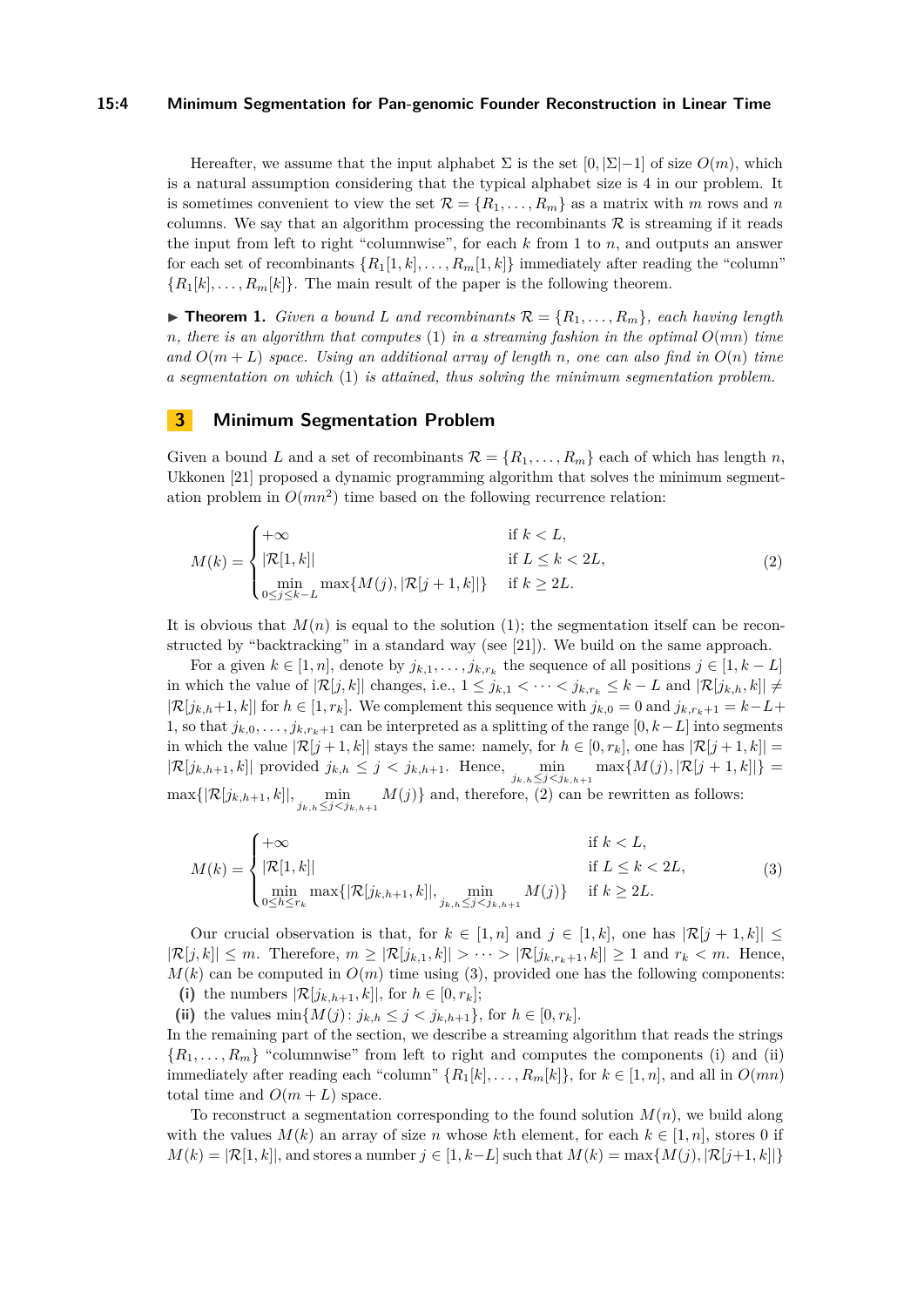<span id="page-4-0"></span>

| $R_1$ = tttccat                               | $i \mid 1 \quad 2 \quad 3$  |                |                | 4 5 6          |     |             | $a_k[1]=2$   $a$   $c$   $c$   $a$   $t$   $t$ |                  |                                                           |   |                  |                 | a |
|-----------------------------------------------|-----------------------------|----------------|----------------|----------------|-----|-------------|------------------------------------------------|------------------|-----------------------------------------------------------|---|------------------|-----------------|---|
| $R_2 = accatta$                               | $a_k[i]$<br>$\overline{2}$  | - 6            | $\overline{4}$ | 1 3 5          |     |             | $a_k[2] = 6$                                   | $\boldsymbol{a}$ | t                                                         | c | $\boldsymbol{a}$ |                 |   |
| $R_3 = \text{act } \alpha$                    | $d_k[i]$<br>8               | 8 <sup>8</sup> | $-5$           | 3              |     |             | $a_k[3] = 4$                                   | $\boldsymbol{a}$ | $\mathfrak{c}$                                            |   |                  |                 |   |
| $R_4 = \text{actccat}$                        |                             |                |                |                |     |             | $a_k[4] = 1$                                   |                  | $\begin{array}{ c c c c c }\hline t&t&\hline \end{array}$ |   |                  |                 |   |
| $R_5 = \text{ctt} \alpha \text{c} \text{c} t$ | i                           | 2 3            |                | $\overline{4}$ | - 5 | 6 7         | $a_k[5] = 3$                                   | $\boldsymbol{a}$ | $\mathfrak{c}$                                            |   | $\overline{a}$   | $c \mid c \mid$ |   |
| $R_6 = atcacat$                               | $ \mathcal{R}[i,k] $<br>- 6 |                |                | 6 4 4 3        |     | $3 \quad 2$ | $a_k[6] = 5$                                   | c                |                                                           |   |                  |                 |   |

**Figure 1** The pBWT for a set of recombinants  $\mathcal{R} = \{R_1, \ldots, R_6\}$  with  $k = 7$  and the corresponding trie containing the reversed strings  $R_1[1, k], \ldots, R_6[1, k]$  in lexicographic order.

otherwise; then, the segmentation can be reconstructed from the array in an obvious way in  $O(n)$  time. In order to maintain the array, our algorithm computes, for each  $k \in [1, n]$ , along with the values  $\min\{M(j): j_{k,h} \leq j < j_{k,h+1}\}\$ , for  $h \in [0, r_k]$ , positions *j* on which these minima are attained (see below). Further details are straightforward and, thence, omitted.

### **3.1 Positional Burrows–Wheeler Transform**

Let us fix  $k \in [1, n]$ . Throughout this subsection, the string  $R_i[k]R_i[k-1] \cdots R_i[1]$ , which is the reversal of  $R_i[1, k]$ , is denoted by  $R'_{i,k}$ , for  $i \in [1, m]$ . Given a set of recombinants  $\mathcal{R} = \{R_1, \ldots, R_m\}$  each of which has length *n*, a *positional Burrows–Wheeler transform*  $(pBWT)$ , as defined by Durbin [\[3\]](#page-12-11), is a pair of integer arrays  $a_k[1,m]$  and  $d_k[1,m]$  such that: **1.**  $a_k[1,m]$  is a permutation of  $[1,m]$  such that  $R'_{a_k[1],k} \leq \cdots \leq R'_{a_k[m],k}$  lexicographically; **2.**  $d_k[i]$ , for  $i \in [1, m]$ , is an integer such that  $R_{a_k[i]}[d_k[i], k]$  is the longest common suffix of  $R_{a_k[i]}[1,k]$  and  $R_{a_k[i-1]}[1,k]$ , and  $d_k[i] = k+1$  if either this suffix is empty or  $i = 1$ .

<span id="page-4-1"></span>**► Example 2.** Consider the following example, where  $m = 6$ ,  $k = 7$ , and  $\Sigma = \{a, c, t\}$ . It is easy to see that the pBWT implicitly encodes the trie depicted in the right part of Figure [1,](#page-4-0) and such interpretation drives the intuition behind this structure: The trie represents the *reversed* sequences  $R_1[1, k], \ldots, R_6[1, k]$  (i.e., read from right to left) in lexicographic order. Leaves (values  $a_k$ ) store the corresponding input indices. The branches correspond to values  $d_k$  (the distance from the root subtracted from  $k+1$ ). Our main algorithm in this paper makes implicitly a sweep-line over the trie stopping at the branching positions.

Durbin [\[3\]](#page-12-11) showed that  $a_k$  and  $d_k$  can be computed from  $a_{k-1}$  and  $d_{k-1}$  in  $O(m)$  time on the binary alphabet. Mäkinen and Norri [\[12\]](#page-12-12) further generalized the construction for integer alphabets of size  $O(m)$ , as in our case. For the sake of completeness, we describe in this subsection the solution from [\[12\]](#page-12-12) (see Figure [2a\)](#page-5-0), which serves then as a basis for our main algorithm. We also present a modification of this solution (see Figure [2b\)](#page-5-0), which, albeit seems to be slightly inferior in theory (we could prove only  $O(m \log |\Sigma|)$  time upper bound), showed better performance in practice and thus, as we believe, is interesting by itself.

► **Lemma 3.** *The arrays*  $a_k[1,m]$  *and*  $d_k[1,m]$  *can be computed from*  $a_{k-1}[1,m]$  *and*  $d_{k-1}[1, m]$  *in*  $O(m)$  *time, assuming the input alphabet is*  $[0, |\Sigma| - 1]$  *with*  $|\Sigma| = O(m)$ *.* 

**Proof.** Given  $a_{k-1}$  and  $d_{k-1}$ , we are to show that the algorithm from Figure [2a](#page-5-0) correctly computes  $a_k$  and  $d_k$ . Since, for any  $i, j \in [1, m]$ , we have  $R'_{i,k} \leq R'_{j,k}$  iff either  $R_i[k] < R_j[k]$ , or  $R_i[k] = R_j[k]$  and  $R'_{i,k-1} \leq R'_{j,k-1}$  lexicographically, it is easy to see that the array  $a_k$  can be deduced from  $a_{k-1}$  by radix sorting the sequence of pairs  $\{(R_{a_{k-1}[i]}[k], R'_{a_{k-1}[i],k-1})\}_{i=1}^m$ . Further, since, by definition of  $a_{k-1}$ , the second components of the pairs are already in a sorted order, it remains to sort the first components by the counting sort. Accordingly, in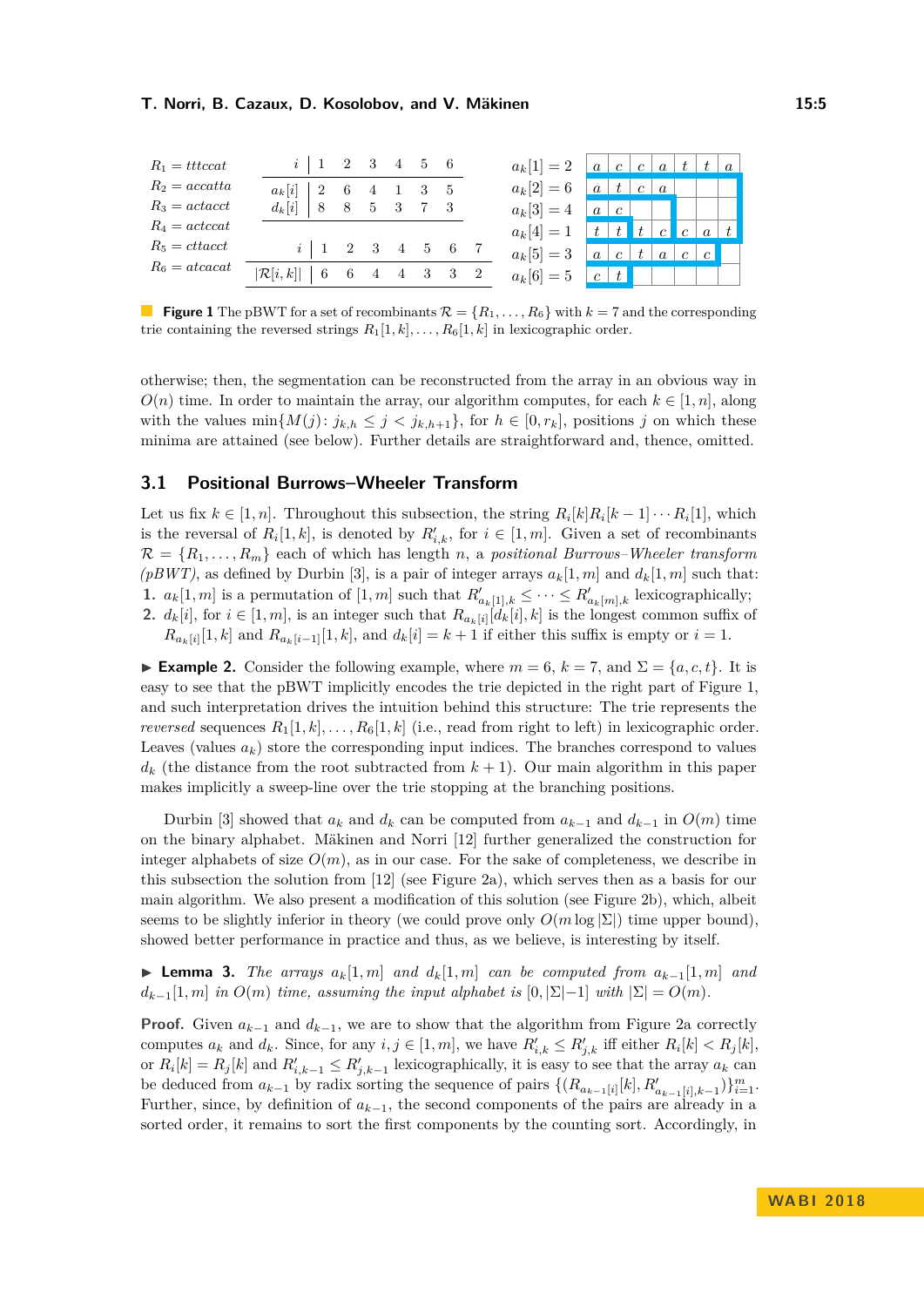#### **15:6 Minimum Segmentation for Pan-genomic Founder Reconstruction in Linear Time**

<span id="page-5-0"></span>zero initialize  $C[0, |\Sigma|]$  and  $P[0, |\Sigma| - 1]$ **for**  $i \leftarrow 1$  **to**  $m$  **do**  $C[R_i[k] + 1] \leftarrow C[R_i[k] + 1] + 1;$ **for**  $i \leftarrow 1$  **to**  $|\Sigma| - 1$  **do**  $C[i] \leftarrow C[i] + C[i-1]$ ;  $i \leftarrow 1$  to  $m$  do  $b \leftarrow R_{a_{k-1}[i]}[k];$  $C[b] \leftarrow C[b] + 1;$  $a_k[C[b]] \leftarrow a_{k-1}[i];$ **if**  $P[b] = 0$  **then**  $d_k[C[b]] \leftarrow k+1$ ; **else**  $d_k[C[b]] \leftarrow \max\{d_{k-1}[\ell]: P[b] < \ell \leq i\};$  $P[b] \leftarrow i$ ; zero initialize  $C[0, \vert \Sigma \vert]$  and  $P[0, \vert \Sigma \vert -1]$ for  $i \leftarrow 1$  to  $m$  do  $C[R_i[k] + 1] \leftarrow C[R_i[k] + 1] + 1;$ **for**  $i \leftarrow 1$  **to**  $|\Sigma| - 1$  **do**  $C[i] \leftarrow C[i] + C[i-1]$ ;  $\mathbf{for} \ i \leftarrow 1 \ \mathbf{to} \ m \ \mathbf{do}$  $b \leftarrow R_{a_{k-1}[i]}[k];$  $C[b] \leftarrow C[b] + 1;$  $a_k[C[b]] \leftarrow a_{k-1}[i];$  $a_{k-1}[i] \leftarrow i+1;$   $\triangleright$  erase  $a_{k-1}[i]$ **if**  $P[b] = 0$  **then**  $d_k[C[b]] \leftarrow k + 1$ ;  $\mathbf{else} \ d_k[C[b]] \leftarrow \mathsf{maxd}(P[b] + 1, i);$  $P[b] \leftarrow i$ ; **function** maxd(*j*, *i*) **if**  $j \neq i$  **then**  $d_{k-1}[j]$ ← max $\{d_{k-1}[j], \text{maxd}(a_{k-1}[j], i)\};$  $a_{k-1}[j] \leftarrow i+1;$ 

**(a)** The basic pBWT algorithm computing **(b)** The algorithm with simple RMQ;  $a_{k-1}$  and  $d_{k-1}$  $a_k$  and  $d_k$  from  $a_{k-1}$  and  $d_{k-1}$ . are used as auxiliary arrays (and corrupted).

**return**  $d_{k-1}[j]$ ;

**Figure 2** The computation of *a<sup>k</sup>* and *d<sup>k</sup>* from *ak*−<sup>1</sup> and *dk*−<sup>1</sup> in the pBWT.

Figure [2a,](#page-5-0) the first loop counts occurrences of letters in the sequence  ${R_i[k]}_{i=1}^m$  using an auxiliary array  $C[0, \Sigma]$ ; as is standard in the counting sort, the second loop modifies the array *C* so that, for each letter  $b \in [0, \vert \Sigma \vert -1]$ ,  $C[b] + 1$  is the first index of the "bucket" that will contain all  $a_{k-1}[i]$  such that  $R_{a_{k-1}[i]}[k] = b$ ; finally, the third loop fills the buckets incrementing the indices  $C[b] \leftarrow C[b] + 1$ , for  $b = R_{a_{k-1}[i]}[k]$ , and performing the assignments  $a_k[C[b]] \leftarrow a_{k-1}[i]$ , for  $i = 1, \ldots, m$ . Thus, the array  $a_k$  is computed correctly. All is done in  $O(m + |\Sigma|)$  time, which is  $O(m)$  since the input alphabet is  $[0, |\Sigma| - 1]$  and  $|\Sigma| = O(m)$ .

The last three lines of the algorithm are responsible for computing *dk*. Denote the length of the longest common prefix of any strings  $s_1$  and  $s_2$  by LCP( $s_1, s_2$ ). The computation of  $d_k$  relies on the following well-known fact: given a sequence of strings  $s_1, \ldots, s_r$  such that  $s_1 \leq \cdots \leq s_r$ lexicographically, one has  $LCP(s_1, s_r) = \min\{LCP(s_{i-1}, s_i): 1 < i \leq r\}$ . Suppose that the last loop of the algorithm, which iterates through all *i* from 1 to *m*, assigns  $a_k[i'] \leftarrow a_{k-1}[i]$ , for a given  $i \in [1, m]$  and some  $i' = C[b]$ . Let *j* be the maximum integer such that  $j < i$  and  $R_{a_{k-1}[j]}[k] = R_{a_{k-1}[i]}[k]$  (if any). The definition of  $a_k$  implies that  $a_k[i'-1] = a_{k-1}[j]$  if such j exists. Hence,  $LCP(R'_{a_k[i'-1],k}, R'_{a_k[i'],k}) = 1 + \min\{LCP(R'_{a_{k-1}[\ell-1],k-1}, R'_{a_{k-1}[\ell],k-1}) : j < \ell \leq i\}$ if such number *j* does exist, and  $\mathsf{LCP}(R'_{a_k[i'-1],k}, R'_{a_k[i'],k}) = 0$  otherwise. Therefore, since  $d_k[i']$  equals  $k+1-\text{LCP}(R'_{a_k[i'],k}, R'_{a_k[i'-1],k}),$  we have either  $d_k[i'] = \max\{d_{k-1}[\ell]: j < \ell \leq i\}$ or  $d_k[i'] = k+1$  according to whether the required *j* exists. To find *j*, we simply maintain an auxiliary array  $P[0, |\Sigma| - 1]$  such that on the *i*th loop iteration, for any letter  $b \in [0, |\Sigma| - 1]$ ,  $P[b]$ stores the position of the last seen *b* in the sequence  $R_{a_{k-1}[1]}[k], R_{a_{k-1}[2]}[k], \ldots, R_{a_{k-1}[i-1]}[k],$ or  $P[b] = 0$  if *b* occurs for the first time. Thus,  $d_k$  is computed correctly.

In order to calculate the maximums  $\max\{d_{k-1}[\ell]: P[b] \leq \ell \leq i\}$  in  $O(1)$  time, we build a range maximum query (RMQ) data structure on the array  $d_{k-1}[1, m]$  in  $O(m)$  time (e.g., see [\[6\]](#page-12-13)). Therefore, the running time of the algorithm from Figure [2a](#page-5-0) is  $O(m)$ .

In practice the bottleneck of the algorithm is the RMQ data structure, which, although answers queries in  $O(1)$  time, has a sensible constant under the big-O in the construction time. We could naively compute the maximums by scanning the ranges  $d_{k-1}[P[b]+1,i]$  from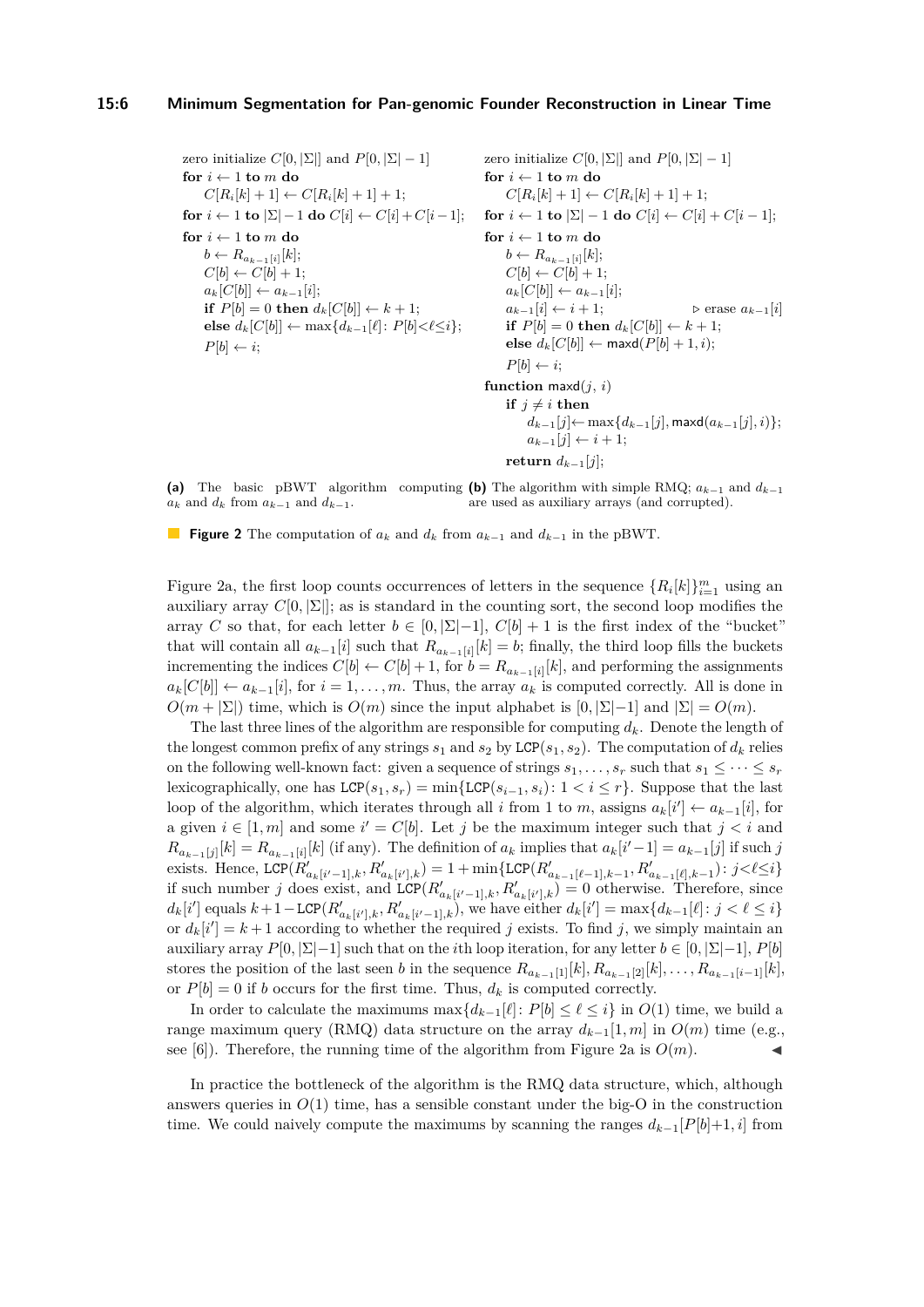left to right but such algorithm works in quadratic time since same ranges of *dk*−<sup>1</sup> might be processed many times in the worst case. Our key idea is to store the work done by a simple scanning algorithm to reuse it in future queries. We store this information right in the arrays  $a_{k-1}$  and  $d_{k-1}$  rewriting them; in particular, since  $a_{k-1}$  is accessed sequentially from left to right in the last loop, the range  $a_{k-1}[1, i]$  is free to use after the *i*th iteration.

More precisely, after the *i*th iteration of the last loop, the subarrays  $a_{k-1}[1, i]$  and  $d_{k-1}[1, i]$ are modified so that the following invariant holds: for any  $j \in [1, i], j < a_{k-1}[j] \leq i+1$ and  $d_{k-1}[j] = \max\{d'_{k-1}[\ell]: j \leq \ell < a_{k-1}[j]\}$ , where  $d'_{k-1}$  denotes the original array  $d_{k-1}$ before modifications; note that the invariant holds if one simply puts  $a_{k-1}[j] = j+1$  without altering  $d_{k-1}[j]$ . Then, to compute  $\max\{d'_{k-1}[\ell]: j \leq \ell \leq i\}$ , we do not have to scan all elements but can "jump" through the chain  $j, a_{k-1}[j], a_{k-1}[a_{k-1}[j]], \ldots, i$  and use maximums precomputed in  $d_{k-1}[j], d_{k-1}[a_{k-1}[j]], d_{k-1}[a_{k-1}[a_{k-1}[j]]], \ldots, d_{k-1}[i]$ ; after this, we redirect the "jump pointers" in  $a_{k-1}$  to  $i+1$  and update the maximums in  $d_{k-1}$  accordingly. This idea is implemented in Figure [2b.](#page-5-0) Notice the new line  $a_{k-1}[i] \leftarrow i+1$  in the main loop (it is commented), which erases  $a_{k-1}[i]$  and makes it a part of the "jump table". The correctness of the algorithm is clear. But it is not immediate even that the algorithm works in  $O(m \log m)$ time. The next lemma states that the bound is actually even better,  $O(m \log |\Sigma|)$ . The proof of the lemma is given in Appendix.

<span id="page-6-1"></span> $\blacktriangleright$  **Lemma 4.** *The algorithm from Figure [2b](#page-5-0) computes the arrays*  $a_k[1,m]$  *and*  $d_k[1,m]$  *from*  $a_{k-1}[1, m]$  *and*  $d_{k-1}[1, m]$  *in*  $O(m \log |\Sigma|)$  *time, assuming the input alphabet is*  $[0, |\Sigma| - 1]$  *with*  $|\Sigma| = O(m)$ .

### **3.2 Modification of the pBWT**

We are to modify the basic pBWT construction algorithm in order to compute the sequence  $j_{k,1}, \ldots, j_{k,r_k}$  of all positions  $j \in [1, k - L]$  in which  $|\mathcal{R}[j,k]| \neq |\mathcal{R}[j + 1, k]|$ , and to calculate the numbers  $|\mathcal{R}[j_{k,h+1},k]|$  and  $\min\{M(j): j_{k,h} \leq j < j_{k,h+1}\}\)$ , for  $h \in [0,r_k]$  (assuming  $j_{k,0} = 0$  and  $j_{k,r_k+1} = k - L + 1$ ; see the beginning of the section. As it follows from [\(3\)](#page-3-1), these numbers are sufficient to calculate  $M(k)$ , as defined in [\(2\)](#page-3-0) and [\(3\)](#page-3-1), in  $O(m)$  time. The following lemma reveals relations between the sequence  $j_{k,1}, \ldots, j_{k,r_k}$  and the array  $d_k$ .

<span id="page-6-0"></span>▶ **Lemma 5.** *Consider recombinants*  $\mathcal{R} = \{R_1, \ldots, R_m\}$ *, each having length n. For*  $k \in [1, n]$  $\{and\ j \in [1, k-1],\$  one has  $|\mathcal{R}[j,k]| \neq |\mathcal{R}[j+1,k]| \text{ iff } j = d_k[i]-1 \text{ for some } i \in [1, m].\}$ 

**Proof.** Suppose that  $|\mathcal{R}[j,k]| \neq |\mathcal{R}[j+1,k]|$ . It is easy to see that  $|\mathcal{R}[j,k]| > |\mathcal{R}[j+1,k]|$ , which implies that there are two indices *h* and *h*' such that  $R_h[j+1,k] = R_{h'}[j+1,k]$ and  $R_h[j] \neq R_{h'}[j]$ . Denote by  $a_k^{-1}[h]$  the number *x* such that  $a_k[x] = h$ . Without loss of generality, assume that  $a_k^{-1}[h] < a_k^{-1}[h']$ . Then, there exists  $i \in [a_k^{-1}[h] + 1, a_k^{-1}[h']]$  such that  $R_{a_k[i-1]}[j+1,k] = R_{a_k[i]}[j+1,k]$  and  $R_{a_k[i-1]}[j] \neq R_{a_k[i]}[j]$ . Hence,  $d_k[i] = j+1$ .

Suppose now that  $j \in [1, k-1]$  and  $j = d_k[i] - 1$ , for some  $i \in [1, m]$ . Since  $j < k$  and  $d_k[1] = k+1$ , we have  $i > 1$ . Then, by definition of  $d_k$ ,  $R_{a_k[i-1]}[j+1, k] = R_{a_k[i]}[j+1, k]$  and  $R_{a_k[i-1]}[j] \neq R_{a_k[i]}[j]$ , i.e.,  $R_{a_k[i]}[j+1,k]$  can be "extended" to the left in two different ways, thus producing two distinct strings in the set  $\mathcal{R}[j,k]$ . Therefore,  $|\mathcal{R}[j,k]| > |\mathcal{R}[j+1,k]|$ .

Denote by  $r$  the number of distinct integers in the array  $d_k$ . Clearly,  $r$  may vary from 1 to *m*. For integer  $\ell$ , define  $M'(\ell) = M(\ell)$  if  $1 \leq \ell \leq k - L$ , and  $M'(\ell) = +\infty$  otherwise  $(M'(\ell))$ is introduced for purely technical reasons). Our modified algorithm does not store  $d_k$  but stores the following four arrays (but we still often refer to  $d_k$  for the sake of analysis):

 $s_k[1,r]$  contains all distinct elements from  $d_k[1,m]$  in the increasing sorted order;

 $e_k[1,m]$ : for  $j \in [1,r]$ ,  $e_k[j]$  is equal to the unique index such that  $s_k[e_k[j]] = d_k[j]$ ;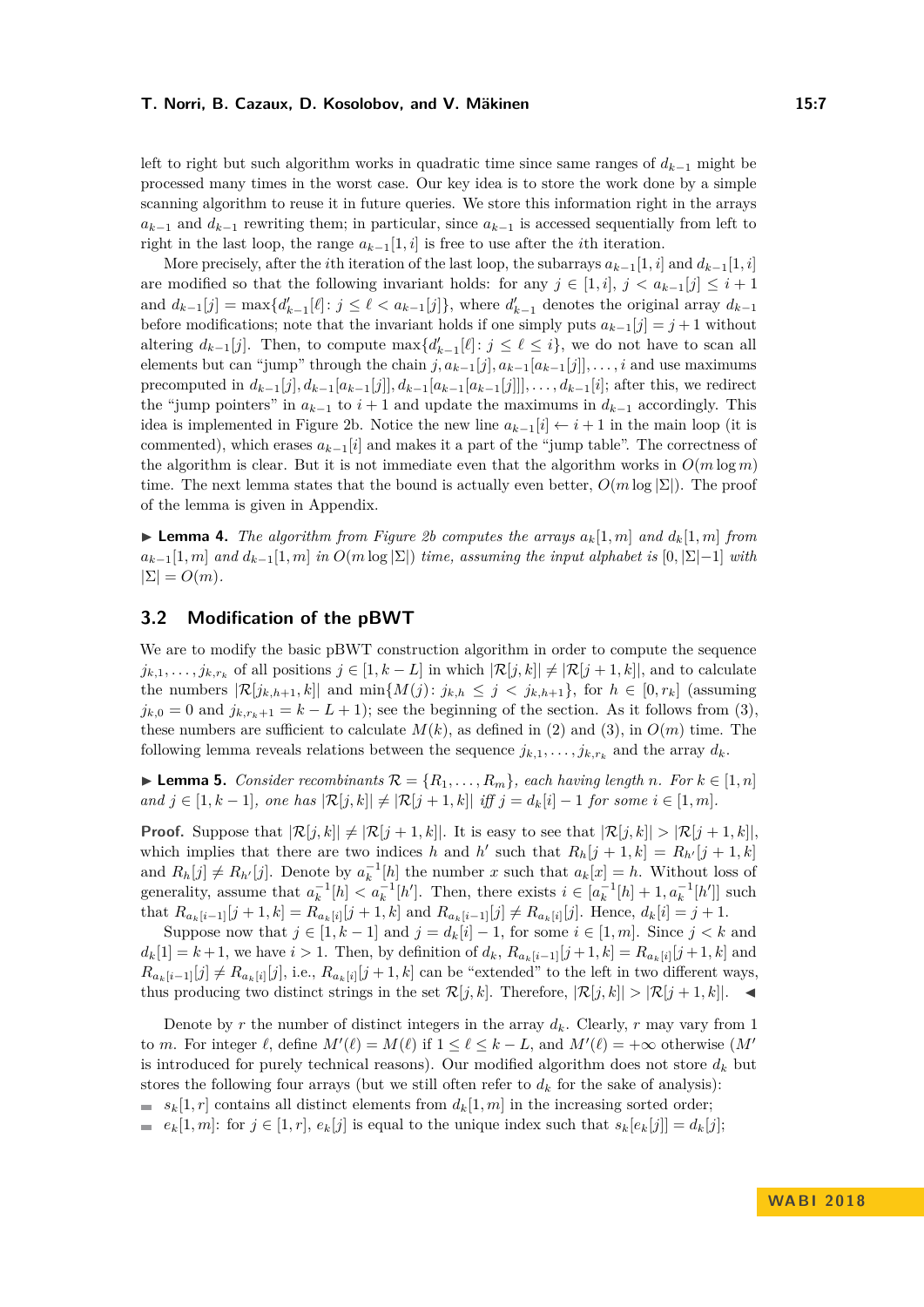#### **15:8 Minimum Segmentation for Pan-genomic Founder Reconstruction in Linear Time**

 $\bullet$  *t*<sub>k</sub>[1*, r*]: for  $j \in [1, r]$ ,  $t_k[j]$  is equal to the number of times  $s_k[j]$  occurs in  $d_k[1, m]$ ;  $u_k[1, r]$ : for  $j \in [1, r]$ ,  $u_k[j] = \min\{M'(\ell) : s_k[j-1]-1 \leq \ell < s_k[j]-1\}$ , assuming  $s_k[0] = 1$ .

**Example 6.** In Example [2,](#page-4-1) where  $m = 6$ ,  $k = 7$ , and  $\Sigma = \{a, c, t\}$ , we have  $r = 4$ ,  $s_k = [3, 5, 7, 8], t_k = [2, 1, 1, 2], e_k = [4, 4, 2, 1, 3, 1].$  It is easy to see that the array  $s_k$  marks positions of the branching nodes in the trie from Figure [1](#page-4-0) in the increasing order (in the special case  $s_k[1] = 1$ ,  $s_k[1]$  does not mark any such node). The arrays  $s_k$  and  $e_k$  together emulate  $d_k$ . The array  $t_k$  will be used below to calculate some numbers  $|\mathcal{R}[j,k]|$  required to compute  $M(k)$ . Further, suppose that  $L = 3$ , so that  $k - L = 4$ . Then,  $u_k[1] = M(1)$ ,  $u_k[2] = \min\{M(2), M(3)\}, u_k[3] = \min\{M(4), M'(5)\} = M(4)$  since  $M'(5) = +\infty$ , and  $u_k[4] = M'(6) = +\infty$ . The use of  $u_k$  is discussed in the sequel.

For convenience, let us recall Equation [\(3\)](#page-3-1) defined in the beginning of this section:

$$
M(k) = \begin{cases} +\infty & \text{if } k < L, \\ |\mathcal{R}[1,k]| & \text{if } L \le k < 2L, \\ \min_{0 \le h \le r_k} \max\{|\mathcal{R}[j_{k,h+1},k]|, \min_{j_{k,h} \le j < j_{k,h+1}} M(j)\} & \text{if } k \ge 2L, \end{cases}
$$
(3 revisited)

where  $j_{k,0} = 0$ ,  $j_{k,r_k+1} = k-L+1$ , and  $j_{k,1}, \ldots, j_{k,r_k}$  is the increasing sequence of all positions *j* ∈ [1, *k* − *L*] in which  $|R[j,k]|$  ≠  $|R[j+1,k]|$ . In order to compute *M*(*k*), one has to find the minima  $\min_{j_{k,h}\leq j < j_{k,h+1}} M(j)$  and calculate  $|\mathcal{R}[j_{k,h+1},k]|$ . As it follows from Lemma [5](#page-6-0) and the definition of  $s_k$ , all positions  $j \in [1, k-1]$  in which  $|\mathcal{R}[j,k]| \neq |\mathcal{R}[j+1,k]|$  are represented by the numbers  $s_k[i] - 1$  such that  $1 < s_k[i] \leq k$  (in the increasing order); hence, the sequence  $j_{k,1},\ldots,j_{k,r_k}$  corresponds to either  $s_k[1]-1,\ldots,s_k[r_k]-1$  or  $s_k[2]-1,\ldots,s_k[r_k+1]-1$ , depending on whether  $s_k[1] \neq 1$ . Then, the minima  $\min_{j_{k,h} \leq j < j_{k,h+1}} M(j)$  are stored in the corresponding elements of  $u_k$  (assuming  $s_k[0] = 1$ ):  $u_k[i] = \min\{M'(\ell): s_k[i-1]-1 \leq \ell$  $s_k[i]-1$ } = min{ $M(\ell): s_k[i-1]-1 \leq \ell < \min\{s_k[i]-1, k-L+1\}\} = \min_{j_{k,h} \leq j < j_{k,h+1}} M(j)$ , provided  $s_k[i-1]-1=j_{k,h}$ . It is clear that  $u_k[i] \neq +\infty$  only if the segment  $[s_k[i-1]-1]$ 1*, sk*[*i*]−2] intersects the range [1*, k* −*L*] and, thus, corresponds to a segment [*jk,h, jk,h*+1 −1], for  $h \in [0, r_k]$ . Therefore, since  $M'(\ell) = +\infty$  for  $\ell < 1$  and  $\ell > k - L$  and, thus, such values  $M'(\ell)$  do not affect, in a sense, the minima stored in  $u_k$ , one can rewrite [\(3\)](#page-3-1) as follows:

<span id="page-7-0"></span>
$$
M(k) = \begin{cases} +\infty & \text{if } k < L, \\ |\mathcal{R}[1,k]| & \text{if } L \le k < 2L, \\ \min_{1 \le j \le |u_k|} \max\{|\mathcal{R}[s_k[j]-1,k]|, u_k[j]\} & \text{if } k \ge 2L. \end{cases}
$$
(4)

It remains to compute the numbers  $|\mathcal{R}[s_k[j]-1,k]|$ , for  $j \in [1, |s_k|]$ .

<span id="page-7-1"></span> $\blacktriangleright$  **Lemma 7.** *Consider a set of recombinants*  $\mathcal{R} = \{R_1, \ldots, R_m\}$ *, each of which has length n.* For  $k \in [1, n]$  and  $j \in [1, |s_k|]$ , one has  $|\mathcal{R}[s_k[j] - 1, k]| = t_k[j] + t_k[j+1] + \cdots + t_k[|t_k|].$ 

**Proof.** Denote  $\ell = k - s_k[j]+1$ , so that  $\mathcal{R}[s_k[j]-1, k] = \mathcal{R}[k-\ell, k]$ . Suppose that  $\ell = 0$ . Note that  $R_{a_k[1]}[k] \leq \cdots \leq R_{a_k[m]}[k]$ . Since  $d_k[i] = k+1$  iff either  $i = 1$  or  $R_{a_k[i-1]}[k] \neq R_{a_k[i]}[k]$ , it is easy to see that  $|\mathcal{R}[k,k]|$ , the number of distinct letters  $R_i[k]$ , is equal to the number of time  $k + 1 = s_k[|s_k|]$  occurs in  $d_k$ , i.e.,  $t_k[|t_k|]$ .

Suppose that  $\ell > 0$ . It suffices to show that  $|\mathcal{R}[k - \ell, k]| - |\mathcal{R}[k - \ell + 1, k]| = t_k[j]$ . For  $i \in [1, m]$ , denote by  $R'_i$  the string  $R_i[k]R_i[k-1] \cdots R_i[k-\ell]$ . Fix  $w \in \mathcal{R}[k-\ell+1, k]$ . Since  $R'_{a_k[1]} \leq \cdots \leq R'_{a_k[m]}$  lexicographically, there are numbers *h* and *h*<sup>*'*</sup> such that  $R_{a_k[i]}[k-\ell+1]$  $[1, k] = w$  iff  $i \in [h, h']$ . Further, we have  $R_{a_k[h]}[k - \ell] \leq R_{a_k[h+1]}[k - \ell] \leq \cdots \leq R_{a_k[h']}[k - \ell]$ .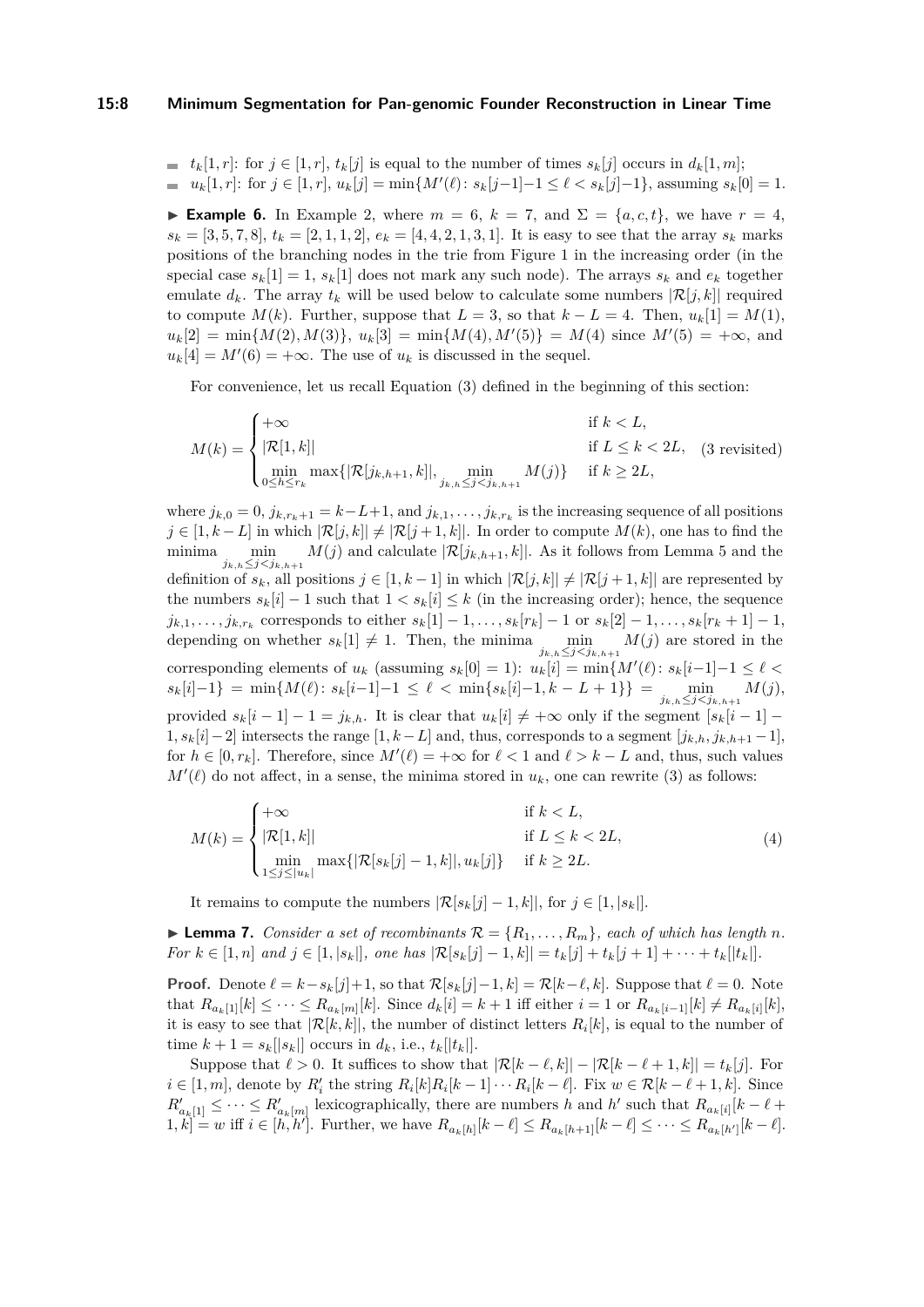<span id="page-8-0"></span>**Algorithm 1** Computing  $e_k$ ,  $s_k$ ,  $t_k$ ,  $u_k$ ,  $a_k$  from  $e_{k-1}$ ,  $s_{k-1}$ ,  $t_{k-1}$ ,  $u_{k-1}$ ,  $a_{k-1}$ . 1: copy  $s_{k-1}$  into  $s_k$  and add the element  $k+1$  to the end of  $s_k$ , thus incrementing  $|s_k|$ ; 2: copy  $u_{k-1}$  into  $u_k$  and add the element  $M'(k-1)$  to the end of  $u_k$ , thus incrementing  $|u_k|$ ; 3: zero initialize  $C[0, \Sigma], P[0, \Sigma] - 1$ , and  $t_k[1, |s_k|]$ ; 4: **for**  $i \leftarrow 1$  **to**  $m$  **do**  $C[R_i[k]+1] \leftarrow C[R_i[k]+1]+1;$ 5: **for**  $i \leftarrow 1$  **to**  $|\Sigma| - 1$  **do**  $C[i] \leftarrow C[i] + C[i-1]$ ; 6: for  $i \leftarrow 1$  to  $m$  do 7:  $b \leftarrow R_{a_{k-1}[i]}[k];$ 8:  $C[b] \leftarrow C[b] + 1;$ 9:  $a_k[C[b]] \leftarrow a_{k-1}[i];$ 10: **if**  $P[b] = 0$  **then**  $e_k[C[b]] \leftarrow |s_k|$ ; 11: **else**  $e_k[C[b]] \leftarrow \max\{e_{k-1}[\ell]: P[b] < \ell \leq i\}$ 12:  $P[b] \leftarrow i;$ 13: **for**  $i \leftarrow 1$  **to**  $m$  **do**  $t_k[e_k[i]] \leftarrow t_k[e_k[i]] + 1;$ 14:  $j \leftarrow 1$ ; 15: add a new "dummy" element  $+\infty$  to the end of  $u_k$  and  $u_{k-1}$ ; 16: **for**  $i \leftarrow 1$  **to**  $|s_k|$  **do** 17: *uk*[*j*] ← min{*uk*[*j*]*, uk*−1[*i*]}; 18: **if**  $t_k[i] \neq 0$  then 19:  $tmp[i] \leftarrow j;$ 20:  $s_k[j] \leftarrow s_k[i], t_k[j] \leftarrow t_k[i], u_k[j+1] \leftarrow u_{k-1}[i+1];$ 

21: if  $s_k[j]-1 > k-L$  and  $(j = 1 \text{ or } s_k[j-1]-1 \leq k-L)$  then  $u_k[j] \leftarrow \min\{u_k[j], M(k-L)\};$ 22:  $i \leftarrow i + 1$ ; 23: shrink  $s_k$ ,  $t_k$ , and  $u_k$  to  $j-1$  elements, so that  $|s_k| = |t_k| = |u_k| = j-1$ ;

24: **for**  $i \leftarrow 1$  **to**  $m$  **do**  $e_k[i] \leftarrow tmp[e_k[i]]$ ;

Thus, by definition of  $d_k$ , for  $i \in [h+1, h']$ , we have  $R_{a_k[i-1]}[k-\ell] \neq R_{a_k[i]}[k-\ell]$  iff  $d_k[i] = k - \ell + 1 = s_k[j]$ . Note that  $d_k[h] > s_k[j]$ . Therefore, the number of strings  $R_i[k - \ell, k]$  from  $\mathcal{R}[k - \ell, k]$  having suffix *w* is equal to one plus the number of integers  $s_k[j]$ in the range *dk*[*h, h*<sup>0</sup> ], which implies |R[*k* − *`, k*]| − |R[*k* − *`* + 1*, k*]| = *tk*[*j*]. J

By [\(4\)](#page-7-0) and Lemma [7,](#page-7-1) one can calculate  $M(k)$  in  $O(m)$  time using the arrays  $t_k$  and  $u_k$ . It remains to describe how we maintain  $a_k, e_k, s_k, t_k, u_k$ .

<span id="page-8-1"></span>**Lemma 8.** The arrays  $a_k, e_k, s_k, t_k, u_k$  can be computed from  $a_{k-1}, e_{k-1}, s_{k-1}, t_{k-1}, u_{k-1}$ *and from the numbers*  $M(k - L)$  *and*  $M(k - 1)$  *in*  $O(m)$  *time, assuming the input alphabet*  $i\in [0, |\Sigma| - 1]$  *with*  $|\Sigma| = O(m)$ *.* 

**Proof.** Let us analyze Algorithm [1](#page-8-0) that computes  $a_k, e_k, s_k, t_k, u_k$ . By definition,  $d_{k-1}[i] =$  $s_{k-1}[e_{k-1}[i]]$  for  $i \in [1, m]$ . The first line of the algorithm initializes  $s_k$  so that  $d_{k-1}[i] =$  $s_k[e_{k-1}[i]]$ , for  $i \in [1, m]$ , and  $s_k[|s_k|] = k+1$ . Since after this initialization  $s_k$ , obviously, is in the sorted order, one has, for  $i, j \in [1, m]$ ,  $e_{k-1}[i] \leq e_{k-1}[j]$  iff  $d_{k-1}[i] \leq d_{k-1}[j]$  and, therefore, for  $\ell \in [i, j]$ , one has  $d_{k-1}[\ell] = \max\{d_{k-1}[\ell'] : i \leq \ell' \leq j\}$  iff  $e_{k-1}[\ell] = \max\{e_{k-1}[\ell'] : i \leq \ell' \leq j\}$ *j*}. Based on this observation, we fill  $e_k$  in lines [3–12](#page-7-1) so that  $d_k[i] = s_k[e_k[i]]$ , for  $i \in [1, m]$ , using exactly the same algorithm as in Figure [2a,](#page-5-0) where  $d_k$  is computed, but instead of the assignment  $d_k[C[b]] \leftarrow k+1$ , we have  $e_k[C[b]] \leftarrow |s_k|$  since  $s_k[|s_k|] = k+1$ . Here we also compute  $a_k$  in the same way as in Figure [2a.](#page-5-0)

The loop in line [13](#page-7-1) fills  $t_k$  so that, for  $i \in [1, |s_k|], t_k[i]$  is the number of occurrences of the integer *i* in  $e_k$  ( $t_k$  was zero initialized in line [3\)](#page-7-1). Since, for  $i \in [1, m]$ , we have  $d_k[i] = s_k[e_k[i]]$ at this point,  $t_k[i]$  is also the number of occurrences of the integer  $s_k[i]$  in  $d_k[1,m]$ .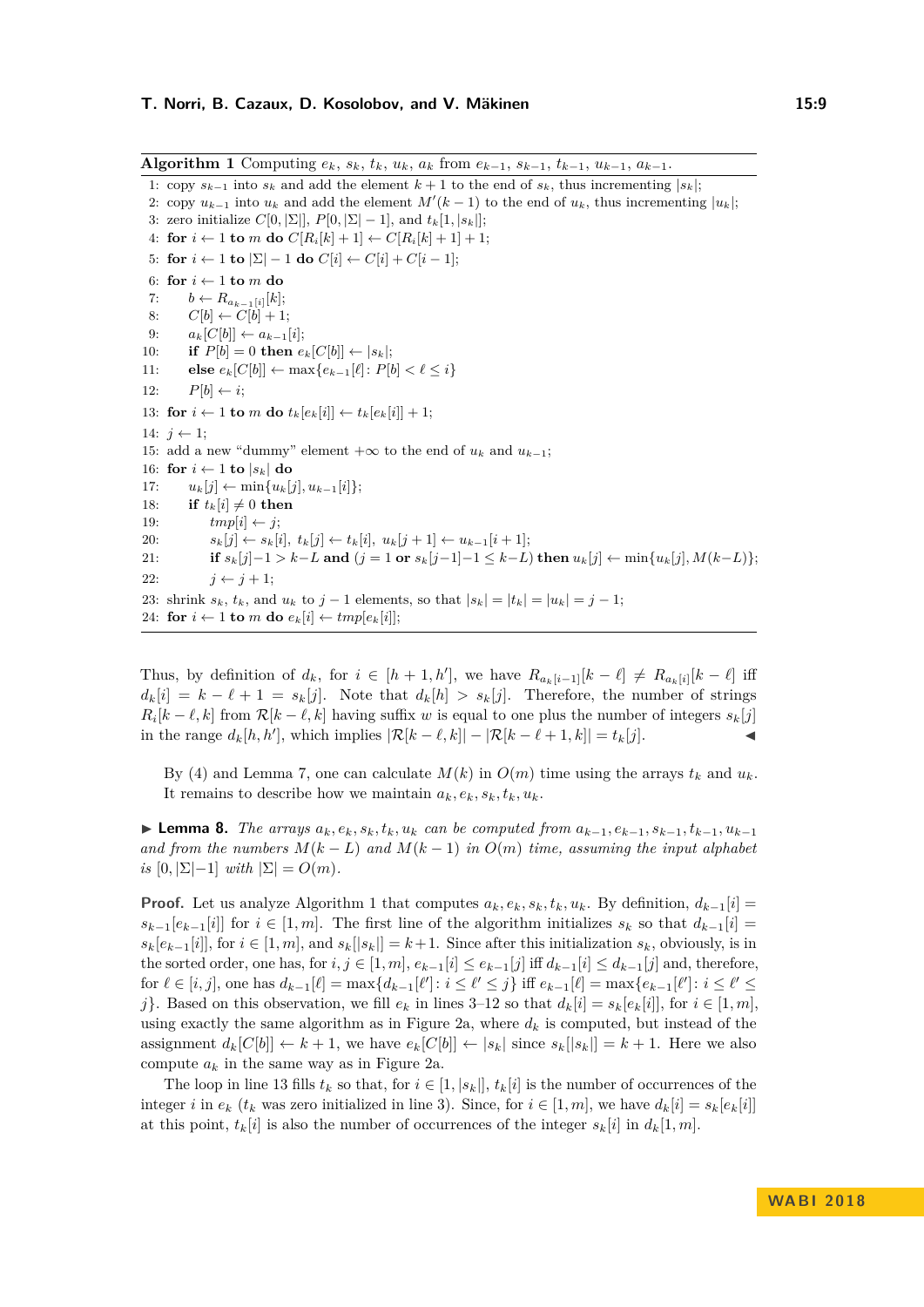#### **15:10 Minimum Segmentation for Pan-genomic Founder Reconstruction in Linear Time**

By definition,  $s_k$  must contain only elements from  $d_k$ , but this is not necessarily the case in line [14.](#page-7-1) In order to fix  $s_k$  and  $t_k$ , we simply have to remove all elements  $s_k[i]$  for which  $t_k[i] = 0$ , moving all remaining elements of  $s_k$  and non-zero elements of  $t_k$  to the left accordingly. Suppose that, for some *h* and *i*, we have  $e_k[h] = i$  and the number  $s_k[i]$  is moved to  $s_k[j]$ , for some  $j < i$ , as we fix  $s_k$ . Then,  $e_k[h]$  must become *j*. We utilize an additional temporary array  $tmp[1, |s_k|]$  to fix  $e_k$ . The loop in lines [16–22](#page-7-1) fixes  $s_k$  and  $t_k$  in an obvious way; once  $s_k[i]$  is moved to  $s_k[j]$  during this process, we assign  $tmp[i] = j$ . Then,  $s_k$ ,  $t_k$ ,  $u_k$  $(u_k)$  is discussed below) are resized in line [23,](#page-7-1) and the loop in line [24](#page-7-1) fixes  $e_k$  using *tmp*.

Recall that  $[s_k[j-1]-1,s_k[j]-2]$ , for  $j \in [1,|s_k|]$ , is a system of disjoint segments covering  $[0, k-1]$  (assuming  $s_k[0] = 1$ ). It is now easy to see that this system is obtained from the system  $[s_{k-1}(j-1)-1, s_{k-1}(j)-2]$ , with  $j \in [1, |s_{k-1}|]$  (assuming  $s_{k-1}(0) = 1$ ), by adding the new segment  $[k-1, k-1]$  and joining some segments together. The second line of the algorithm copies  $u_{k-1}$  into  $u_k$  and adds  $M'(k-1)$  to the end of  $u_k$ , so that, for  $j \in [1, |u_{k-1}|]$ ,  $u_k[j]$  is equal to the minimum of  $M'(\ell)$  for all  $\ell$  from the segment  $[s_{k-1}[j-1]-1, s_{k-1}[j]-2]$ and  $u_k[[u_{k-1}]+1] = M'(k-1)$  is the minimum in the segment  $[k-1, k-1]$ . (This is not completely correct since  $M'$  has changed as  $k$  was increased; namely,  $M'(k - L)$  was equal to  $+\infty$  but now is equal to  $M(k - L)$ .) As we join segments removing some elements from  $s_k$  in the loop [16–22,](#page-7-1) the array  $u_k$  must be fixed accordingly: if  $[s_k[j-1]-1, s_k[j]-2]$  is obtained by joining  $[s_{k-1}[h-1]-1, s_{k-1}[h]-2]$ , for  $j' \leq h \leq j''$ , then  $u_k[j] = \min\{u_{k-1}[h]: j' \leq h \leq j''\}$ . We perform such fixes in line [17,](#page-7-1) accumulating the latter minimum. We start accumulating a new minimum in line [20,](#page-7-1) assigning  $u_k[j+1] \leftarrow u_{k-1}[i+1]$ . If at this point the ready minimum accumulated in  $u_k[j]$  corresponds to a segment containing the position  $k - L$ , we have to fix  $u_k$  taking into account the new value  $M'(k - L) = M(k - L)$ ; we do this in line [21.](#page-7-1) To avoid accessing out of range elements in  $u_k$  and  $u_{k-1}$  in line [20,](#page-7-1) we add a "dummy" element in, respectively,  $u_k$  and  $u_{k-1}$  in line [15.](#page-7-1)

Besides all the arrays of length *m*, the algorithm from Lemma [8](#page-8-1) also requires access to  $M(k - L)$  and, possibly, to  $M(k - 1)$ . During the computation of  $M(k)$  for  $k \in [1, n]$ , we maintain the last *L* calculated numbers  $M(k-1), M(k-2), \ldots, M(k-L)$  in a circular array, so that the overall required space is  $O(m+L)$ ; when k is incremented, the array is modified in  $O(1)$  time in an obvious way. Thus, Lemma [8](#page-8-1) implies Theorem [1](#page-3-2)

If, as in our case, one does not need  $s_k, t_k, u_k$  for all k, the arrays  $s_k, t_k, u_k$  can be modified in-place, i.e.,  $s_k$ ,  $t_k$ ,  $u_k$  can be considered as aliases for  $s_{k-1}$ ,  $t_{k-1}$ ,  $u_{k-1}$ , and yet the algorithm remains correct. Thus, we really need only 7 arrays in total:  $a_k$ ,  $a_{k-1}$ ,  $e_k$ ,  $e_{k-1}$ , *s*, *t*, *u*, where *s*, *t*, *u* serve as  $s_k$ ,  $t_k$ ,  $u_k$  and the array *tmp* can be organized in place of  $a_{k-1}$  or  $e_{k-1}$ . It is easy to maintain along with each value  $u_k[j]$  a corresponding position  $\ell$ such that  $u_k[j] = M'(\ell)$ ; these positions can be used then to restore the found segmentation of  $R$  using backtracking (see the beginning of the section). To compute  $e_k$ , instead of using an RMQ data structure, one can adapt in an obvious way the algorithm from Figure [2b](#page-5-0) rewriting the arrays  $a_{k-1}$  and  $e_{k-1}$  during the computation, which is faster in practice but theoretically takes  $O(m \log \sigma)$  time by Lemma [4.](#page-6-1) We do not discuss further details as they are straightforward.

### <span id="page-9-0"></span>**4 Implementation**

We implemented the segmentation algorithm using Lemma [4](#page-6-1) to build the data structures, and thus the overall time complexity of the implemented approach is  $O(mn \log \sigma)$ . The implementation outputs for each segment the distinct founder sequence fragments, and associates to each fragment the set of haplotypes containing that fragment as a substring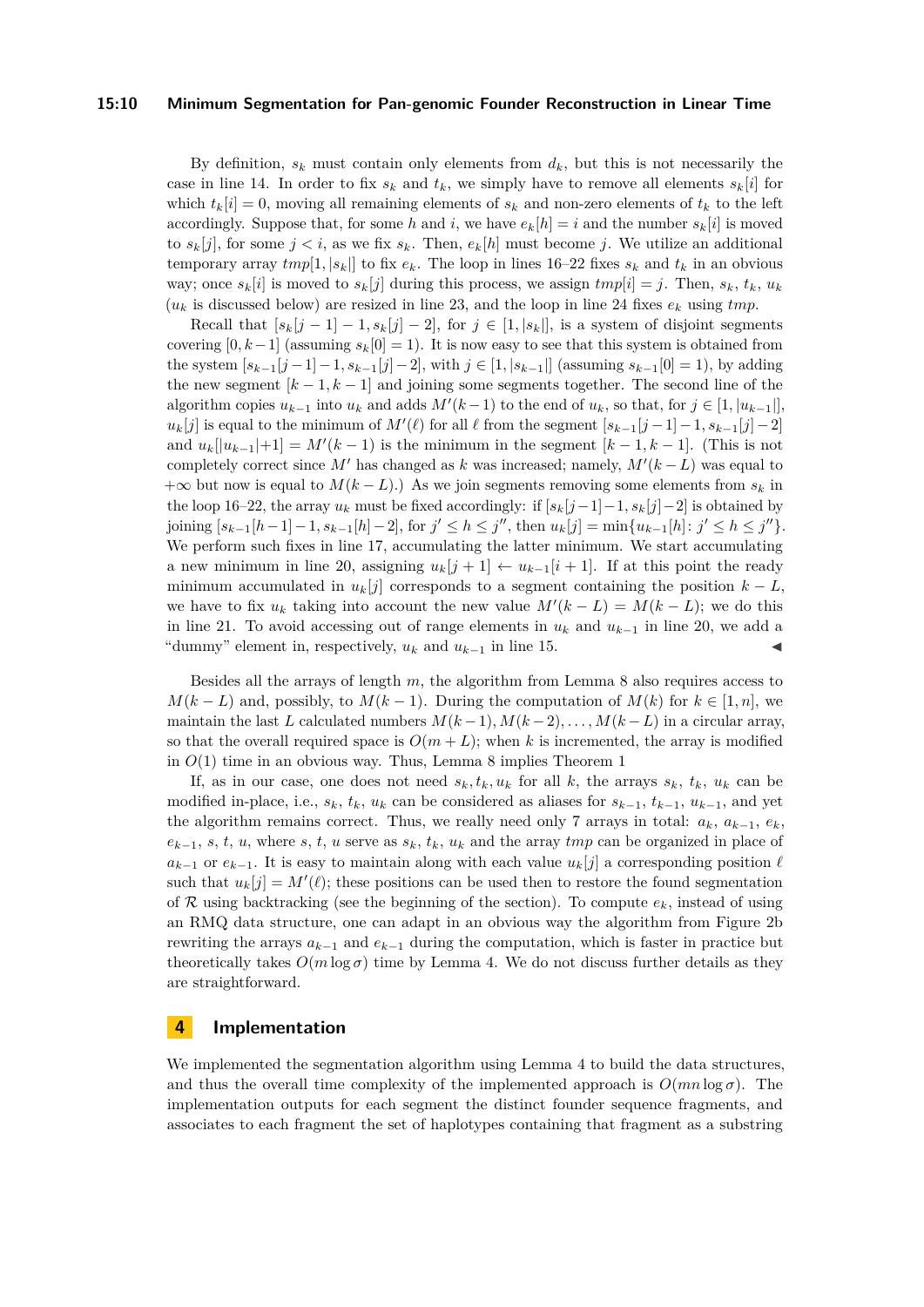at that location (these are easily deduced given the segmentation and the positional BWT structures). As discussed earlier, to obtain full founder sequences, one needs to concatenate these fragments in some order. If each segment has exactly the same amount of fragments, there is a way of finding an optimal concatenation minimizing the number of crossovers [\[21\]](#page-13-7): For any two consecutive segments, form a bipartite graph with fragments as nodes and edges corresponding to plausible concatenations. The cost of an edge is the symmetric difference of the sets associated with the fragments. Minimum cost perfect matching then gives an optimal concatenation order. Each consecutive pair can be solved independently, and founder sequences can be extracted through the paths formed by matches edges. However, not all segments may contain the maximum amount of distinct fragments; we conjecture the ordering problem becomes hard in this case (due to the local matchings being no longer independent). There are many possible heuristic ways to alleviate this issue, among which we opted to preprocess the segments to have the same amount of fragments; we duplicated the fragments greedily according to the sizes of the associated sets. Then we used the matching approach described above. In the upcoming extended version of this paper, we plan to study an alternative approach that provides an approximation guarantee.

To test the implementation of our algorithm, we generated a multiple alignment of haplotype sequences from chromosome 6 variants from the phase 3 data of the 1000 Genomes Project [\[19\]](#page-13-0). This resulted in 5009 haplotype sequences of equal length (including the reference sequence) of approximately 171 million characters. We then discarded columns of identical characters, which reduced each sequence to approximately 5.38 million characters. We used an increasing number of these sequences as an input to our tool to verify its usability. The tests were run on a Ubuntu Linux 16.04 server. The server had 96 Intel Xeon E7-4830 v3 CPUs running at 2.10GHz and 1.4 TB of memory. Results on varying input sizes are shown in Fig. [3a.](#page-11-0) From this experiment it is conceivable that processing of thousands of complete human genomes takes only few CPU days. Figure [3b](#page-11-0) plots the number of founders against the number of segments. These look very promising, as using 130 founders instead of 5009 haplotypes as the input to pan-genome indexing of [\[22\]](#page-13-5) will result into significant saving of resources; this solves the space bottleneck, and the preprocessing of founder reconstruction also saves time in the heavy indexing steps. The average segment length of some 1926 bases (171 million divided by 88778 segments) is also likely to be high enough not to break too badly the contiguity required for successful read alignment. To better see the contiguity of the resulting founder set, we mapped the haplotypes to the founders minimizing the number of jumps (simple greedy algorithm is optimal [\[15\]](#page-13-8)). The result is shown in Fig. [3c.](#page-11-0) Since identical columns do not cause any jumps, we can now divide 171 million with 18274 jumps. This gives average distance between two jumps being 9358 bases. The heuristic part of optimizing the concatenation of founder blocks yields almost 5-fold improvement in the contiguity, compared to the worst case of each segment boundary yielding a discontinuity for each input sequence (which should be close to what a random concatenation order would produce).

Our intention was to compare our tool to an implementation of Ukkonen's algorithm [\[15\]](#page-13-8). However, initial testing with four input sequences showed that the latter implementation is not practical with a data set of this size.

Our implementation is open source and available at the URL [https://github.com/](https://github.com/tsnorri/founder-sequences) [tsnorri/founder-sequences](https://github.com/tsnorri/founder-sequences).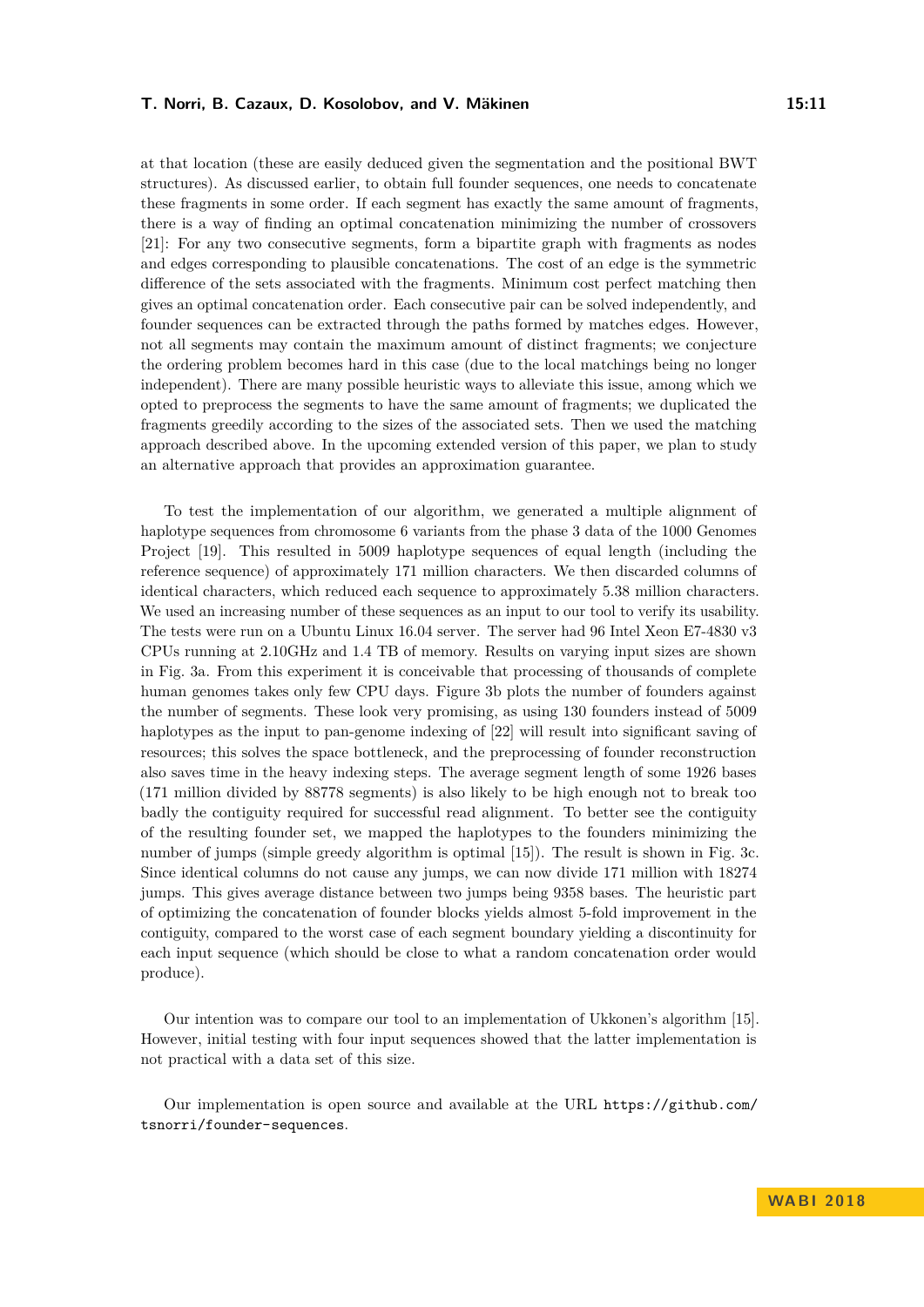<span id="page-11-0"></span>

**(a)** The running time of our implementation plotted against the number of input sequences with  $L = 10$ . The data points have been fitted with a least-squares linear model, and the grey band shows the 95% confidence interval.



**(b)** The founder and segment counts as produced by our implementation plotted against the number of input sequences with  $L = 10$ .



**(c)** The average and median numbers of jumps, i.e. counts of positions where one needs to change from one founder sequence to another to read an original sequence, plotted against the number of input sequences with  $L = 10$ .



## **5 Discussion**

With 5009 haplotypes reducing down to 130 founders with the average distance of two crossovers being 9358 bases, one can expect short read alignment and variant calling to become practical on such pan-genomic setting. We are investigating this on our tool *PanVC* [\[22\]](#page-13-5), where one can simply replace its input multiple alignment with the one made of the founder sequences. With graph-based approaches, slightly more effort is required: Input variations are encoded with respect to the reference, so one first needs to convert variants into a multiple alignment, apply the founder reconstruction algorithm, and finally convert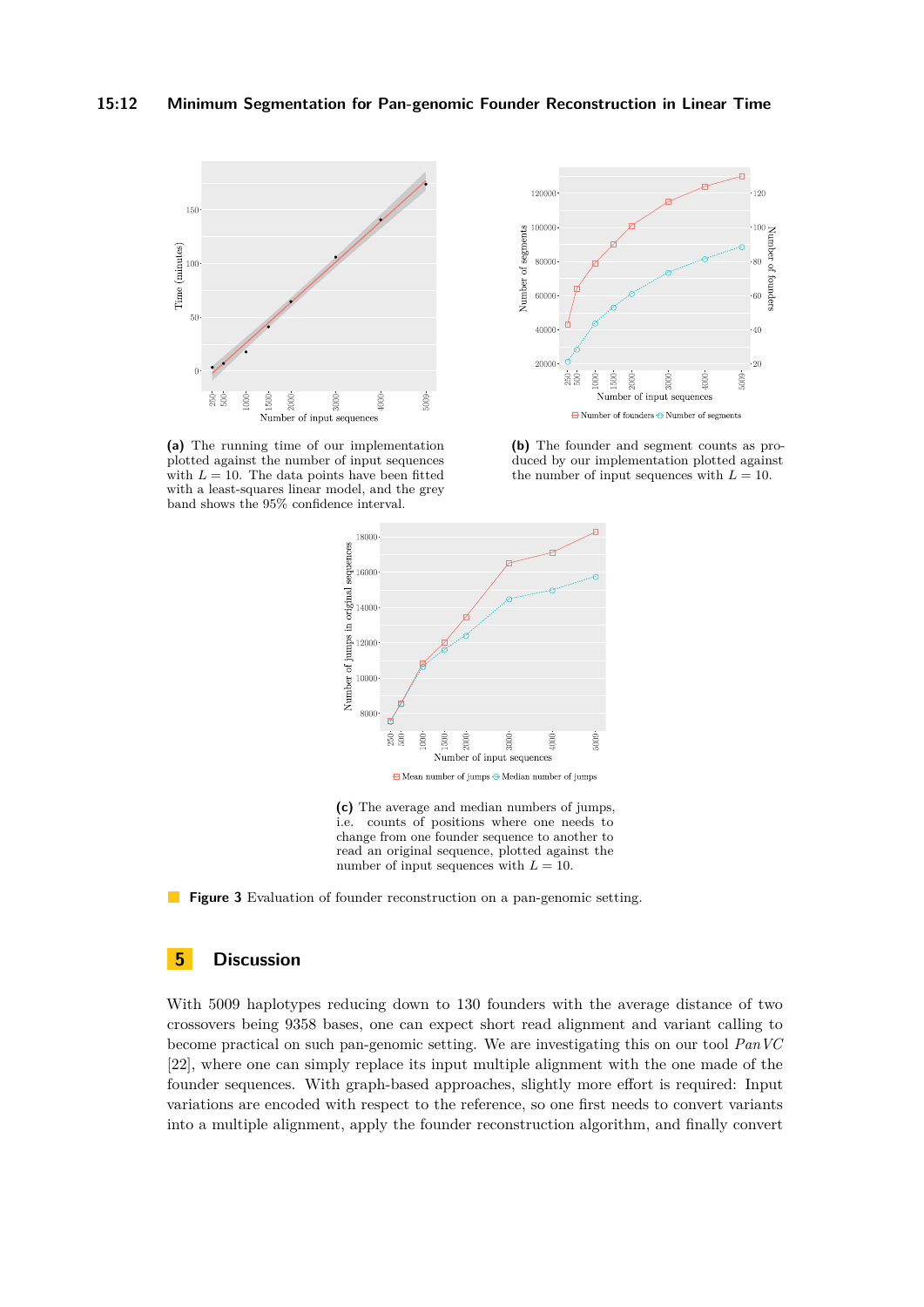the multiple alignment of founder sequences into a directed acyclic graph. PanVC toolbox provides the required conversions. Alternatively, one can construct the pan-genome graph using other methods, and map the founder sequences afterwards to the paths of the graph: If original haplotype sequences are already spelled as paths, each founder sequence is a concatenation of existing subpaths, and can hence be mapped to a continuous path without alignment (possibly requiring adding a few missing edges).

Finally, it will be interesting to see how much the contiguity of the founder sequences can still be improved with different strategies for the concatenation order and with different formulations of the segmentation problem. For the former, we are investigating an approach with approximation guarantee. For the latter, we consider a variant with the number of founder sequenced fixed.

#### **References**

- <span id="page-12-0"></span>**1** Computational Pan-Genomics Consortium et al. Computational pan-genomics: status, promises and challenges. *Briefings in Bioinformatics*, page bbw089, 2016.
- <span id="page-12-3"></span>**2** Alexander Dilthey, Charles Cox, Zamin Iqbal, Matthew R Nelson, and Gil McVean. Improved genome inference in the MHC using a population reference graph. *Nature Genetics*, 47:682–688, 2015.
- <span id="page-12-11"></span>**3** Richard Durbin. Efficient haplotype matching and storage using the positional Burrows-Wheeler transform (PBWT). *Bioinformatics*, 30(9):1266–1272, 2014.
- <span id="page-12-1"></span>**4** Exome Aggregation Consortium. Analysis of protein-coding genetic variation in 60,706 humans. *Nature*, 536(7616):285–291, 2016.
- <span id="page-12-9"></span>**5** Héctor Ferrada, Travis Gagie, Tommi Hirvola, and Simon J. Puglisi. Hybrid indexes for repetitive datasets. *Philosophical Transactions of the Royal Society A*, 372, 2014.
- <span id="page-12-13"></span>**6** Johannes Fischer and Volker Heun. Theoretical and practical improvements on the RMQproblem, with applications to LCA and LCE. In *CPM 2006*, volume 4009 of *LNCS*, pages 36–48. Springer, 2006. [doi:10.1007/11780441\\_5](http://dx.doi.org/10.1007/11780441_5).
- <span id="page-12-10"></span>**7** Travis Gagie and Simon J. Puglisi. Searching and indexing genomic databases via kernelization. *Frontiers in Bioengineering and Biotechnology*, 3(12), 2015.
- <span id="page-12-5"></span>**8** Erik Garrison, Jouni Sirén, Adam M Novak, Glenn Hickey, Jordan M Eizenga, Eric T Dawson, William Jones, Michael F Lin, Benedict Paten, and Richard Durbin. Sequence variation aware genome references and read mapping with the variation graph toolkit. *bioRxiv*, 2017. [doi:10.1101/234856](http://dx.doi.org/10.1101/234856).
- <span id="page-12-2"></span>**9** Lin Huang, Victoria Popic, and Serafim Batzoglou. Short read alignment with populations of genomes. *Bioinformatics*, 29(13):361–370, 2013.
- <span id="page-12-4"></span>**10** Sorina Maciuca, Carlos del Ojo Elias, Gil McVean, and Zamin Iqbal. A natural encoding of genetic variation in a Burrows-Wheeler transform to enable mapping and genome inference. In *Algorithms in Bioinformatics - 16th International Workshop, WABI 2016, Aarhus, Denmark, August 22-24, 2016. Proceedings*, volume 9838 of *Lecture Notes in Computer Science*, pages 222–233. Springer, 2016.
- <span id="page-12-7"></span>**11** Veli Mäkinen, Gonzalo Navarro, Jouni Sirén, and Niko Välimäki. Storage and retrieval of highly repetitive sequence collections. *Journal of Computational Biology*, 17(3):281–308, 2010.
- <span id="page-12-12"></span>**12** Veli Mäkinen and Tuukka Norri. Applying the positional Burrows–Wheeler transform to all-pairs hamming distance. *Submitted manuscript*, 2018.
- <span id="page-12-6"></span>**13** Tom O Mokveld, Jasper Linthorst, Zaid Al-Ars, and Marcel Reinders. Chop: Haplotypeaware path indexing in population graphs. *bioRxiv*, 2018. [doi:10.1101/305268](http://dx.doi.org/10.1101/305268).
- <span id="page-12-8"></span>**14** Gonzalo Navarro. Indexing highly repetitive collections. In *Proc. 23rd International Workshop on Combinatorial Algorithms (IWOCA)*, LNCS 7643, pages 274–279, 2012.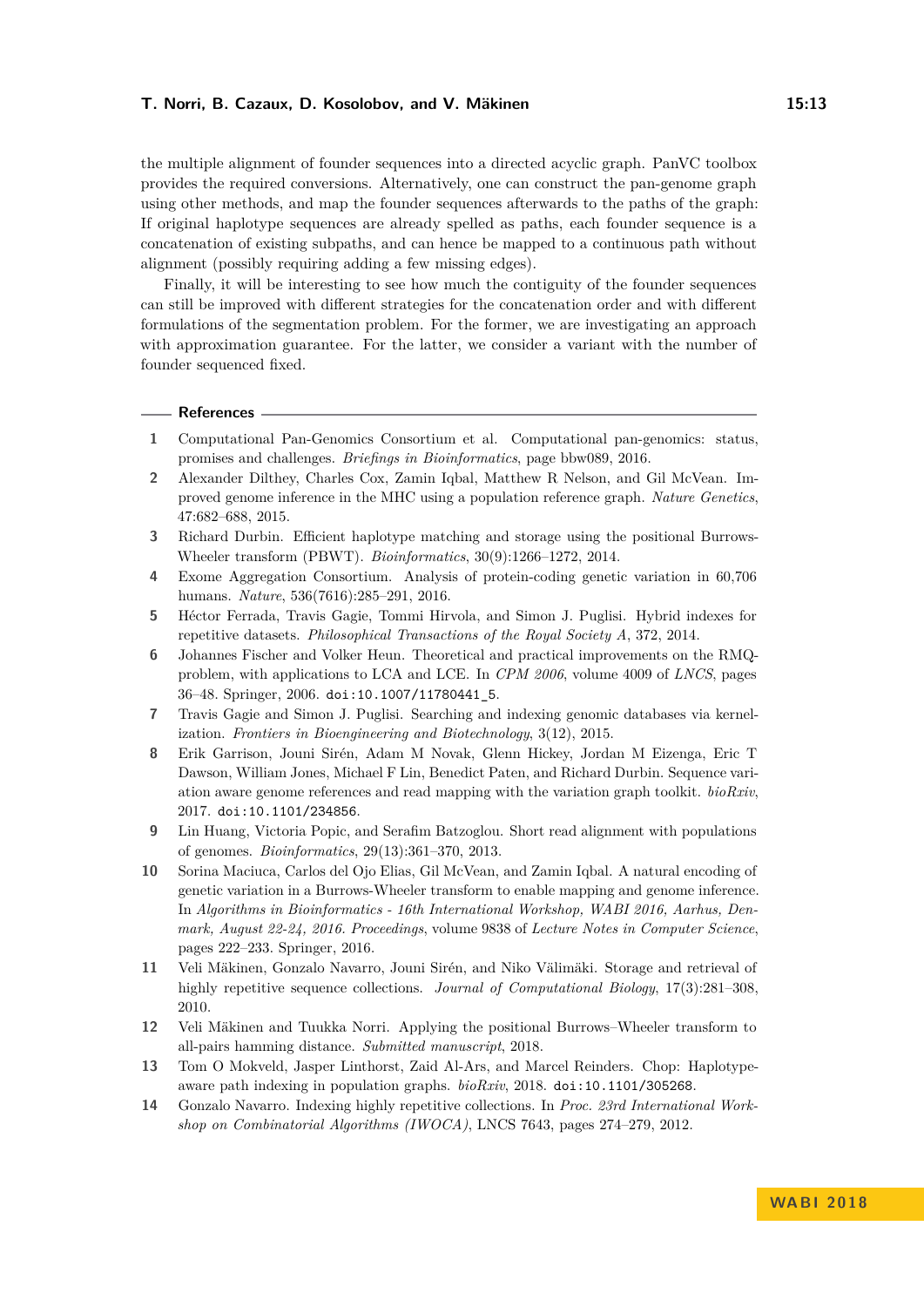### **15:14 Minimum Segmentation for Pan-genomic Founder Reconstruction in Linear Time**

- <span id="page-13-8"></span>**15** Pasi Rastas and Esko Ukkonen. Haplotype inference via hierarchical genotype parsing. In *Algorithms in Bioinformatics, 7th International Workshop, WABI 2007, Philadelphia, PA, USA, September 8-9, 2007, Proceedings*, pages 85–97, 2007.
- <span id="page-13-2"></span>**16** Korbinian Schneeberger, Jörg Hagmann, Stephan Ossowski, Norman Warthmann, Sandra Gesing, Oliver Kohlbacher, and Detlef Weigel. Simultaneous alignment of short reads against multiple genomes. *Genome Biology*, 10:R98, 2009.
- <span id="page-13-4"></span>**17** Jouni Sirén, Erik Garrison, Adam M. Novak, Benedict Paten, and Richard Durbin. Haplotype-aware graph indexes. *arXiv preprint arXiv:1805.03834*, 2018.
- <span id="page-13-3"></span>**18** Jouni Sirén, Niko Välimäki, and Veli Mäkinen. Indexing graphs for path queries with applications in genome research. *IEEE/ACM Transactions on Computational Biology and Bioinformatics*, 11(2):375–388, 2014.
- <span id="page-13-0"></span>**19** The 1000 Genomes Project Consortium. A global reference for human genetic variation. *Nature*, 526(7571):68–74, sep 2015.
- <span id="page-13-1"></span>**20** The UK10K Consortium. The UK10K project identifies rare variants in health and disease. *Nature*, 526(7571):82–90, 2015.
- <span id="page-13-7"></span>**21** Esko Ukkonen. Finding founder sequences from a set of recombinants. In *Algorithms in Bioinformatics, Second International Workshop, WABI 2002, Rome, Italy, September 17-21, 2002, Proceedings*, pages 277–286, 2002.
- <span id="page-13-5"></span>**22** Daniel Valenzuela, Tuukka Norri, Välimäki Niko, Esa Pitkänen, and Veli Mäkinen. Towards pan-genome read alignment to improve variation calling. *BMC Genomics*, 19(Suppl 2):87, 2018. [doi:10.1186/s12864-018-4465-8](http://dx.doi.org/10.1186/s12864-018-4465-8).
- <span id="page-13-6"></span>**23** Sebastian Wandelt, Johannes Starlinger, Marc Bux, and Ulf Leser. Rcsi: Scalable similarity search in thousand(s) of genomes. *PVLDB*, 6(13):1534–1545, 2013.